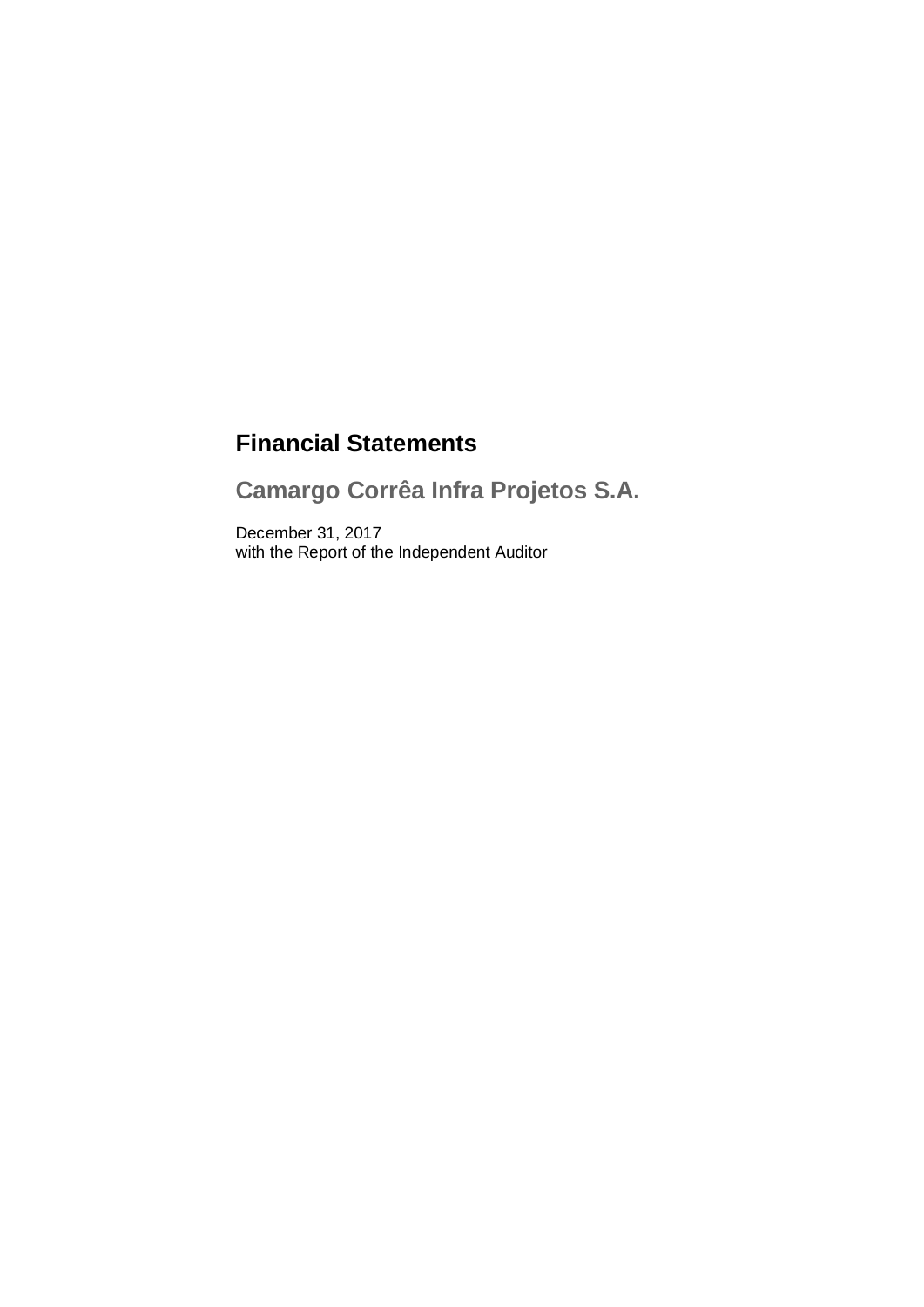**Financial Statements** 

December 31, 2017

**Table of Contents** 

# Audited financial statements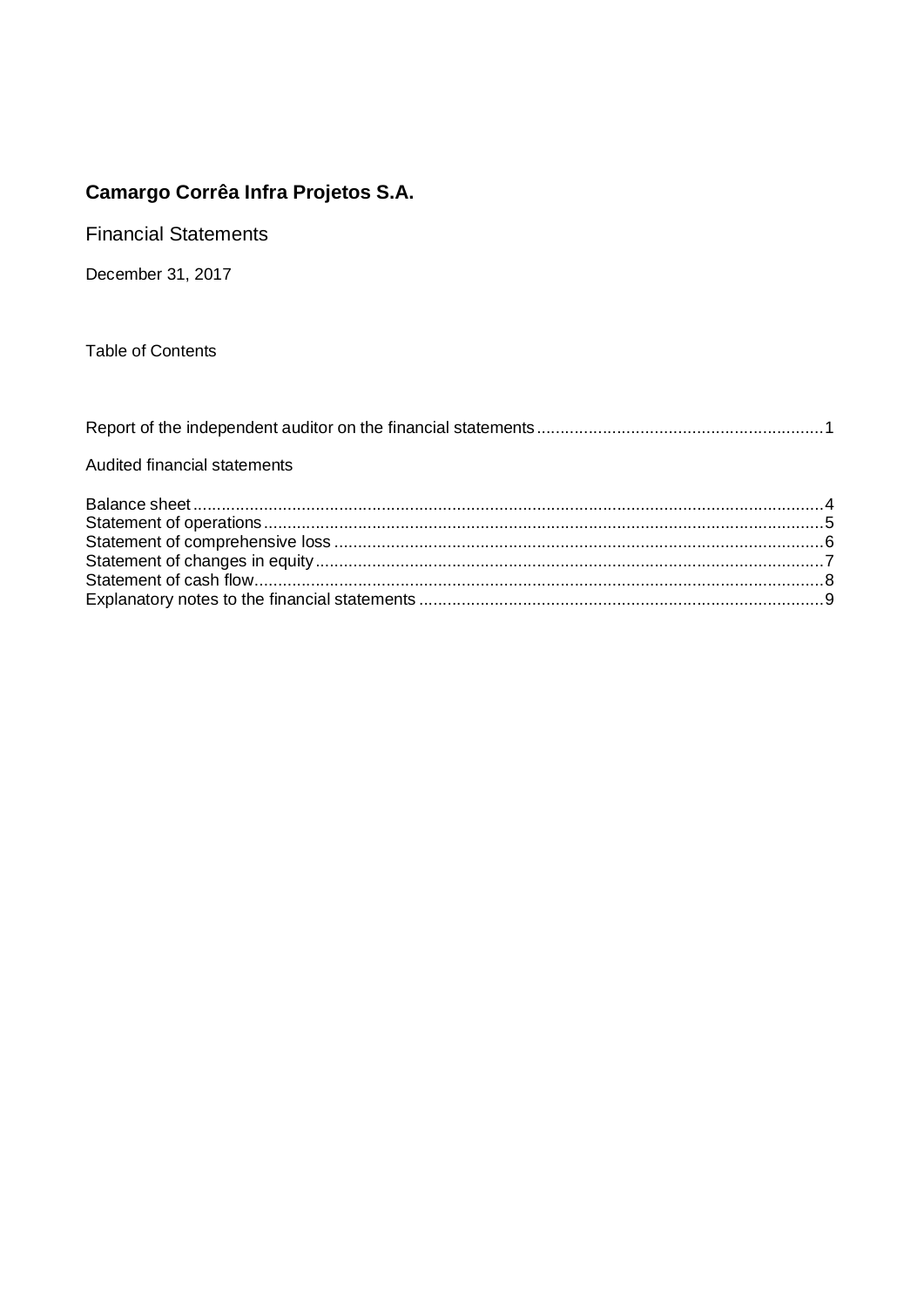

**São Paulo Corporate Towers** Av. Presidente Juscelino Kubitschek, 1.909 Vila Nova Conceição 04543-011 - São Paulo - SP - Brazil Phone: +55 11 2573-3000

**A free translation from Portuguese into English of Report of Independent Auditor on the financial statements prepared in Brazilian currency**

# **Report of the independent auditor on the financial statements**

To the Shareholders and Administrators of **Camargo Corrêa Infra Projetos S.A.** São Paulo - SP

ey.com.br

# **Opinion**

We have audited the financial statements of Camargo Corrêa Infra Projetos S.A. ("Company"), which comprise the balance sheet as of December 31, 2017 and the statements of operations, of comprehensive loss, of changes in equity and of cash flows for the period from August 10, 2017 to December 31,2017, and notes to the financial statements, including a summary of significant accounting policies.

In our opinion, the accompanying financial statements present fairly, in all material aspects, the financial position of Camargo Corrêa Infra Projetos S.A., as of December 31, 2017, the performance of its operations and its cash flows for the period from August 10, 2017 to December 31, 2017, according to the accounting practices adopted in Brazil.

### **Basis for the opinion**

We conducted our audit in accordance with Brazilian and international audit standards. Our responsibilities under those standards are further described in the "*Auditor's Responsibilities for the Audit of the financial statements section of our report*". We are independent in relation to the Company and comply with the relevant ethical principles set forth in the Code of Professional Ethics for Accountants and the professional standards issued by the Brazil's National Association of State Boards of Accountancy ("CFC"), and comply with the other ethical responsibilities in accordance with these requirements. We believe that the audit evidence we have obtained is sufficient and appropriate to support our opinion.

### **Responsibility of management and those charged with governance for the financial statements**

Management is responsible for the preparation and fair presentation of these financial statements in accordance with the accounting practices adopted in Brazil and for such internal controls as management determines is necessary to enable the preparation of the financial statements that are free from any material misstatement, whether due to fraud or error.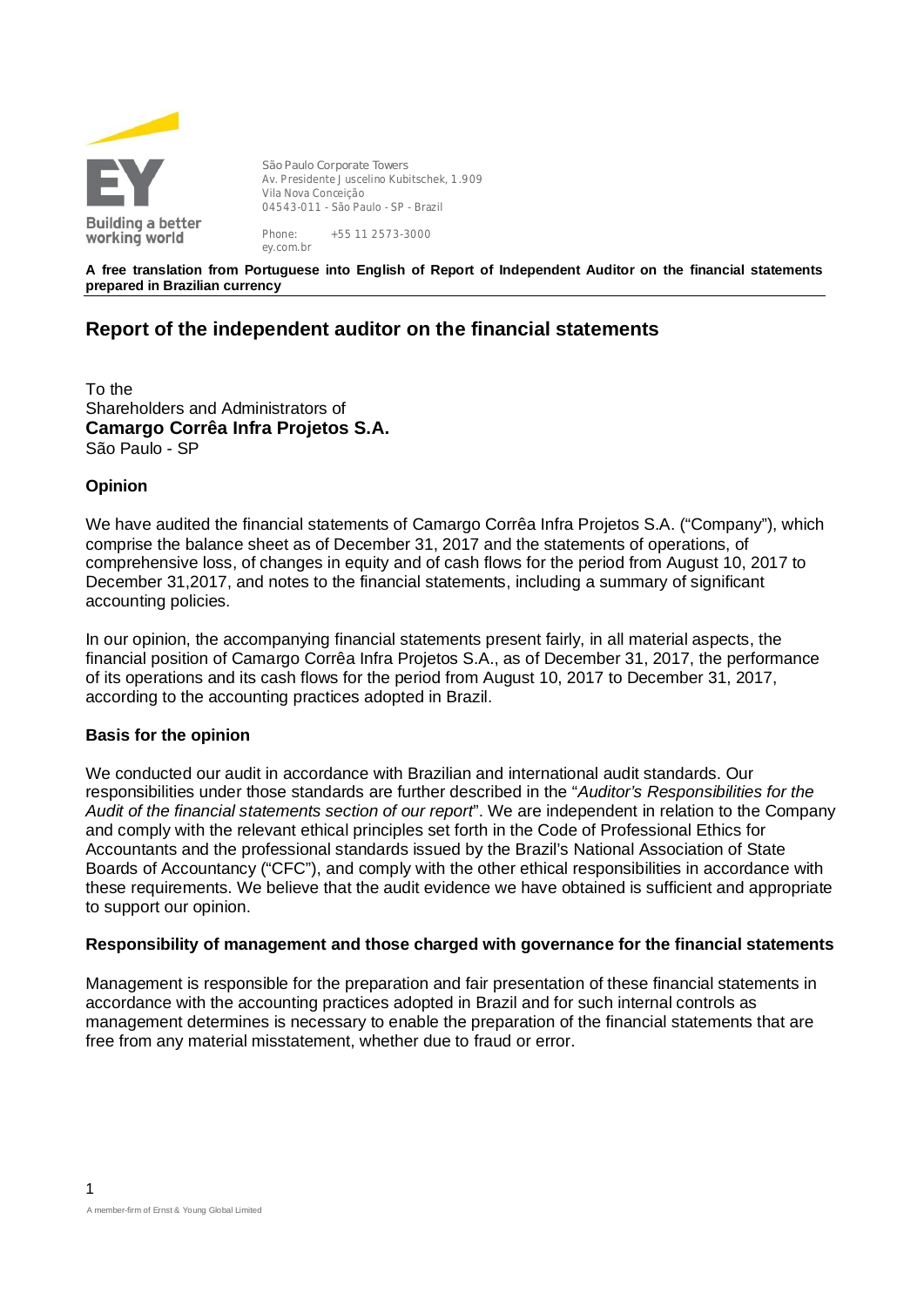

In preparing the individual and consolidated financial statements, management is responsible for assessing the Company's ability to continue as a going concern, disclosing, as applicable, matters related to going concern and using the going concern basis of accounting, unless management either intends to liquidate the Company or to cease operations, or has no realistic alternative but to do so.

Those charged with governance are responsible for overseeing the Company's financial reporting process.

### **Auditor's responsibility for the audit of the financial statements**

Our objectives are to obtain reasonable assurance about whether the financial statements as a whole are free from material misstatement, whether due to fraud or error, and to issue an auditor's report that includes our opinion. Reasonable assurance is a high level of assurance, but is not a guarantee that the audit conducted in accordance with Brazilian and international audit standards on auditing will always detect a material misstatement when it exists. Misstatements can arise from fraud or error and are considered material if, individually or in the aggregate, they could reasonably be expected to influence the economic decisions of users taken on the basis of these financial statements.

As part of the audit conducted in accordance with the Brazilian and international audit standards on auditing, we exercise professional judgment and maintain professional skepticism throughout the audit. We also:

- Identify and assess the risks of material misstatement of the financial statements, whether due to fraud or error, design and perform audit procedures responsive to those risks, and obtain audit evidence that is sufficient and appropriate to provide a basis for our opinion. The risk of not detecting a material misstatement resulting from fraud is higher than for one resulting from error, as fraud may involve override of controls, collusion, forgery, intentional omissions or misrepresentations.
- Obtain an understanding of internal control relevant to the audit in order to design audit procedures that are appropriate in the circumstances, but not for the purpose of expressing an opinion on the effectiveness of the Company's internal control.
- Evaluate the appropriateness of accounting policies used and the reasonableness of accounting estimates and related disclosures made by management.
- Conclude on the appropriateness of management's use of the going concern basis of accounting and, based on the audit evidence obtained, whether a material uncertainty exists related to events or conditions that may cast substantial doubt as to the Companies' ability to continue as a going concern. If we conclude that a material uncertainty exists, we are required to draw attention in our auditor's report to the related disclosures in the financial statements or, if such disclosures are inadequate, to modify our opinion. Our conclusions are based on the audit evidence obtained up to the date of our auditor's report.
- However, future events or conditions may cause the Company to cease to continue as a going concern.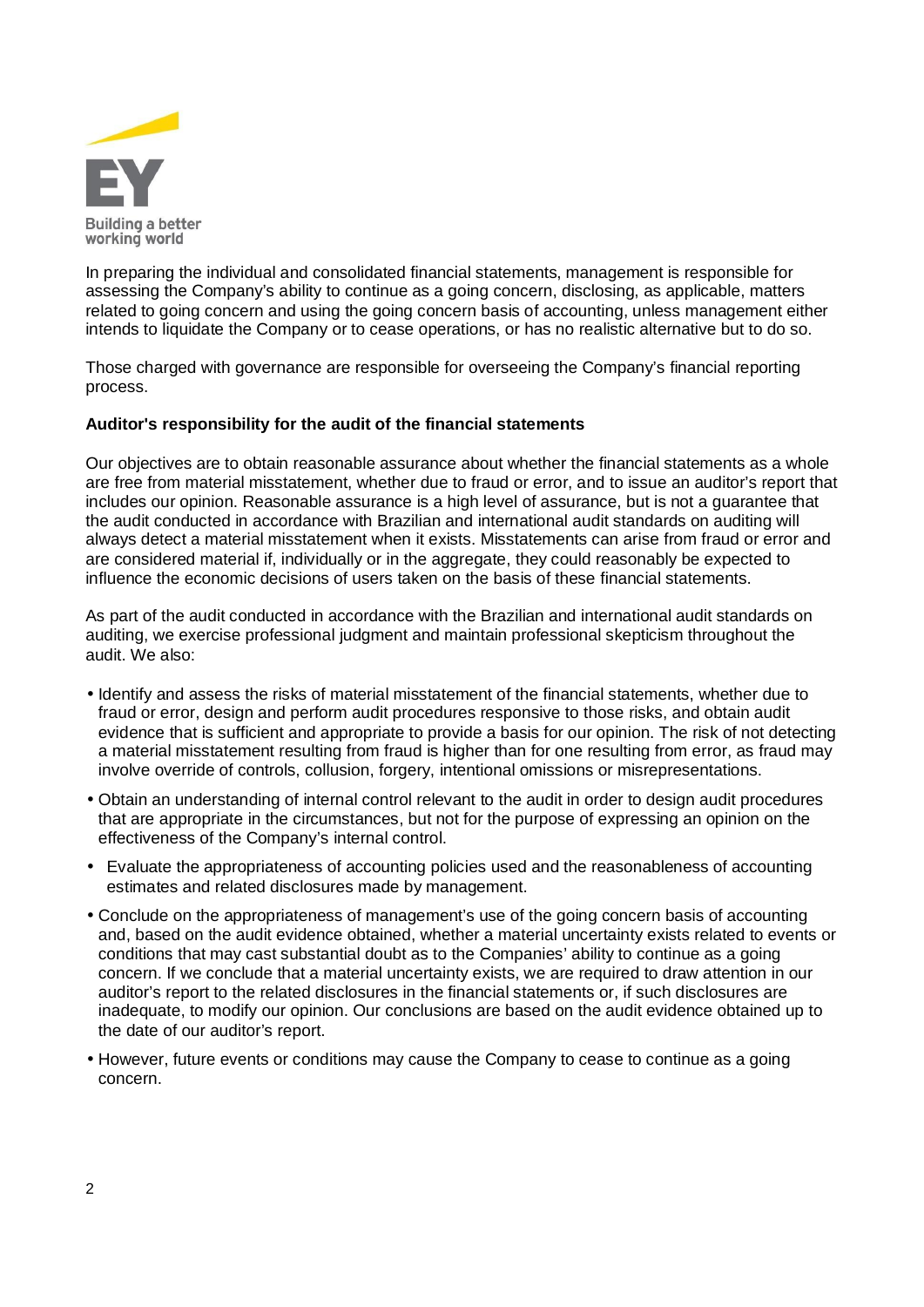

 Evaluate the overall presentation, structure and content of the financial statements, including the disclosures, and whether the financial statements represent the corresponding transactions and events in a manner that achieves fair presentation.

We communicate with those charged with governance, regarding, among other matters, the planned scope, and timing of the audit and the significant audit findings, including any significant deficiencies in the internal controls that we identified during our audit.

São Paulo, April 20, 2018.

ERNST & YOUNG Independent Auditors S.S. CRC-2SP034519/O-6

x.  $\mathcal{P}$ 

Marcos Alexandre S. Pupo Accountant CRC-1SP221749/O-0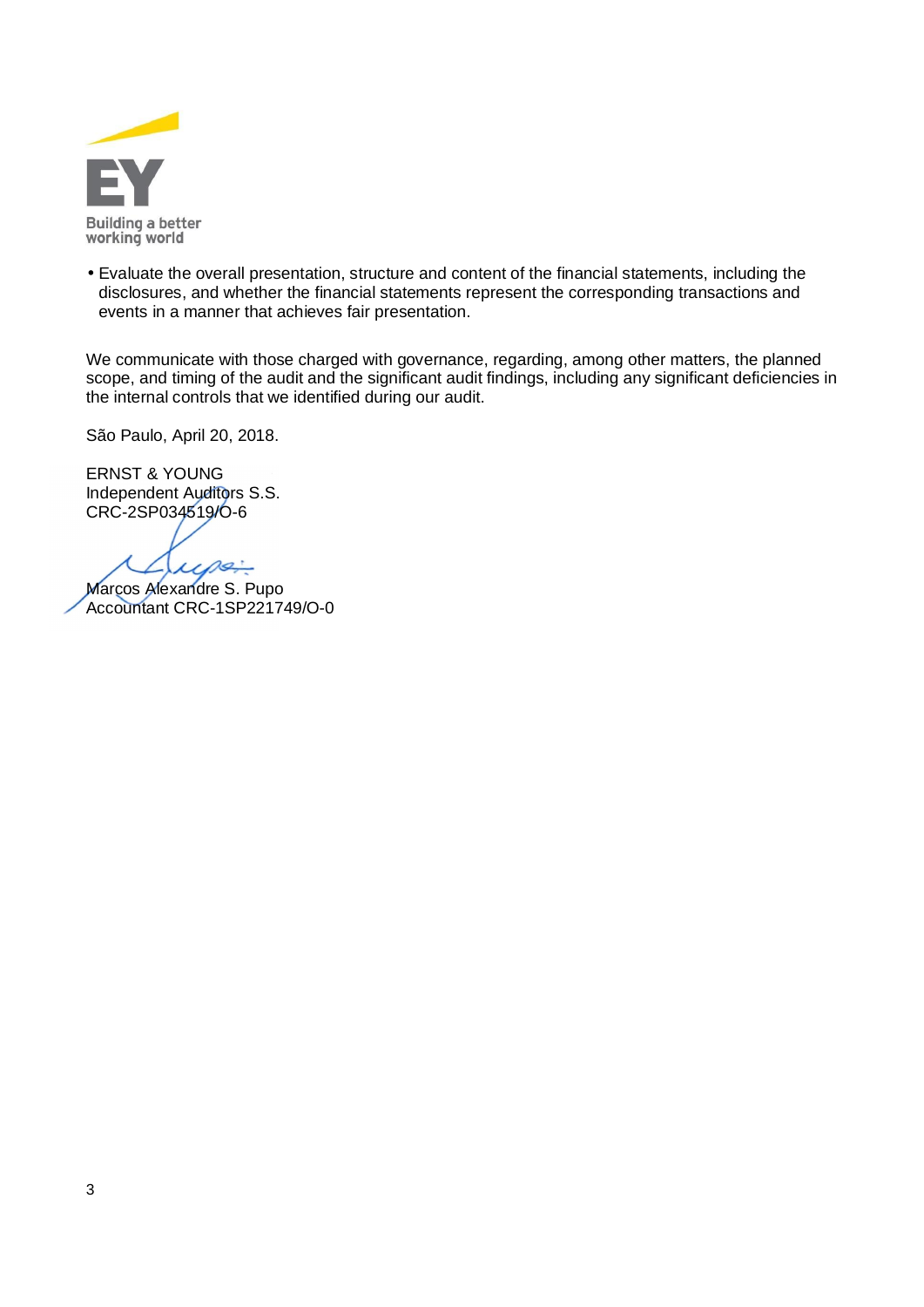**A free translation from Portuguese into English of financial statements prepared in Brazilian currency**

# **Camargo Corrêa Infra Projetos S.A.**

# Balance sheet As of December 31, 2017 (In thousands of Reais - R\$)

|                                                       | <b>Note</b>    | 31-Dec-17       |
|-------------------------------------------------------|----------------|-----------------|
| Assets                                                |                |                 |
| Current                                               |                |                 |
| Cash and cash equivalents                             | 4              | 1               |
| Securities and exchange<br>Receivable from clients    | 4<br>5         | 29,300<br>6,366 |
| Assets destined for sale                              | $\overline{7}$ | 185             |
| Other credits                                         | 8              | 5,355           |
| <b>Total Current Assets</b>                           |                | 41,207          |
|                                                       |                |                 |
| Noncurrent                                            |                |                 |
| Other credits<br><b>Fixed Assets</b>                  | 8<br>9         | 9,963<br>49,992 |
| <b>Total Non-Current Assets</b>                       |                | 59,955          |
|                                                       |                |                 |
| <b>Total assets</b>                                   |                | 101,162         |
|                                                       |                |                 |
| Liabilities and equity                                |                |                 |
| Current                                               |                |                 |
| Vendors                                               |                | 13,800          |
| Related Parties (intercompany)                        | 6              | 5,289           |
| Wages, vacation pay and charges payable               |                | 1,657           |
| Taxes payable                                         |                | 662             |
| Other obligations<br><b>Total Current Liabilities</b> |                | 716             |
|                                                       |                | 22,124          |
| Noncurrent                                            |                |                 |
| Deferred income tax and social contribution           | 10             | 9,818           |
| <b>Total Non-Current Liabilities</b>                  |                | 9,818           |
| Equity                                                |                |                 |
| <b>Share Capital</b>                                  | 11             | 71,545          |
| <b>Accumulated Losses</b>                             |                | (2, 325)        |
| <b>Total equity</b>                                   |                | 69,220          |
|                                                       |                |                 |
| <b>Total liabilities and Equity</b>                   |                | 101,162         |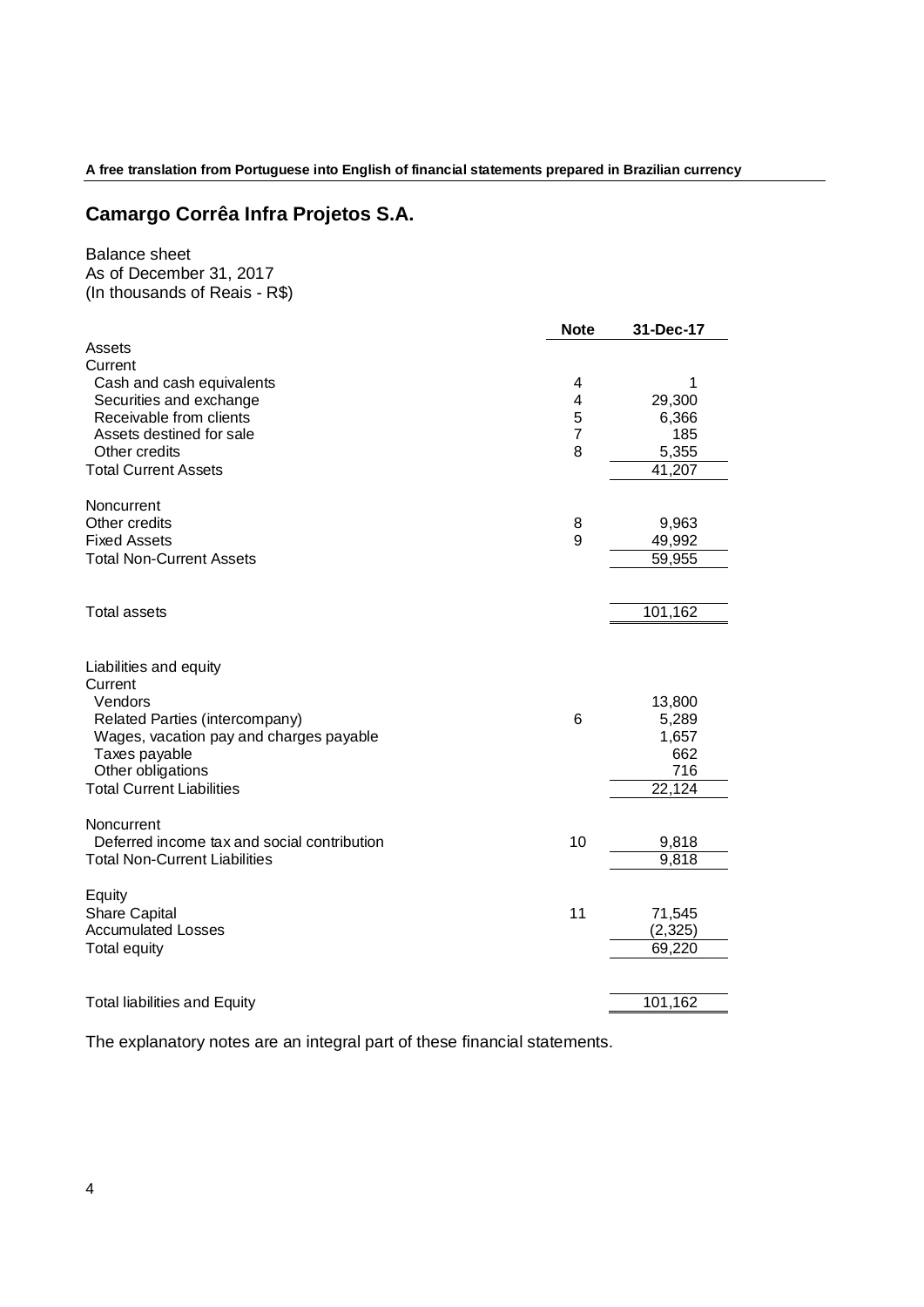Statement of operations

Period from August 10, 2017 to December 31, 2017 (In thousands of Reais – R\$, except for profit per share)

|                                                                                                                 | <b>Note</b> | 08.10.2017 to<br>12.312.2017 |
|-----------------------------------------------------------------------------------------------------------------|-------------|------------------------------|
| <b>Revenue from Services</b>                                                                                    | 12          | 5,762                        |
| Cost of services provided                                                                                       | 13          | (5,032)                      |
| Gross profit                                                                                                    |             | 730                          |
| <b>Operational Revenue (Expenses)</b><br>General and administrative<br>Other operational, net income (expenses) | 13<br>13    | (4, 133)<br>252              |
| Operational loss before financial profit & loss                                                                 |             | (3, 151)                     |
| <b>Financial revenues</b><br><b>Financial expenses</b>                                                          |             | 29<br>(2)<br>27              |
| Loss before income tax and social contribution                                                                  |             | (3, 124)                     |
| Income Tax And Social Contribution<br>Deferred                                                                  | 10.a        | 799                          |
| Losses in the Fiscal Year                                                                                       |             | (2, 325)                     |
| Loss per share                                                                                                  | 11          | (0.13)                       |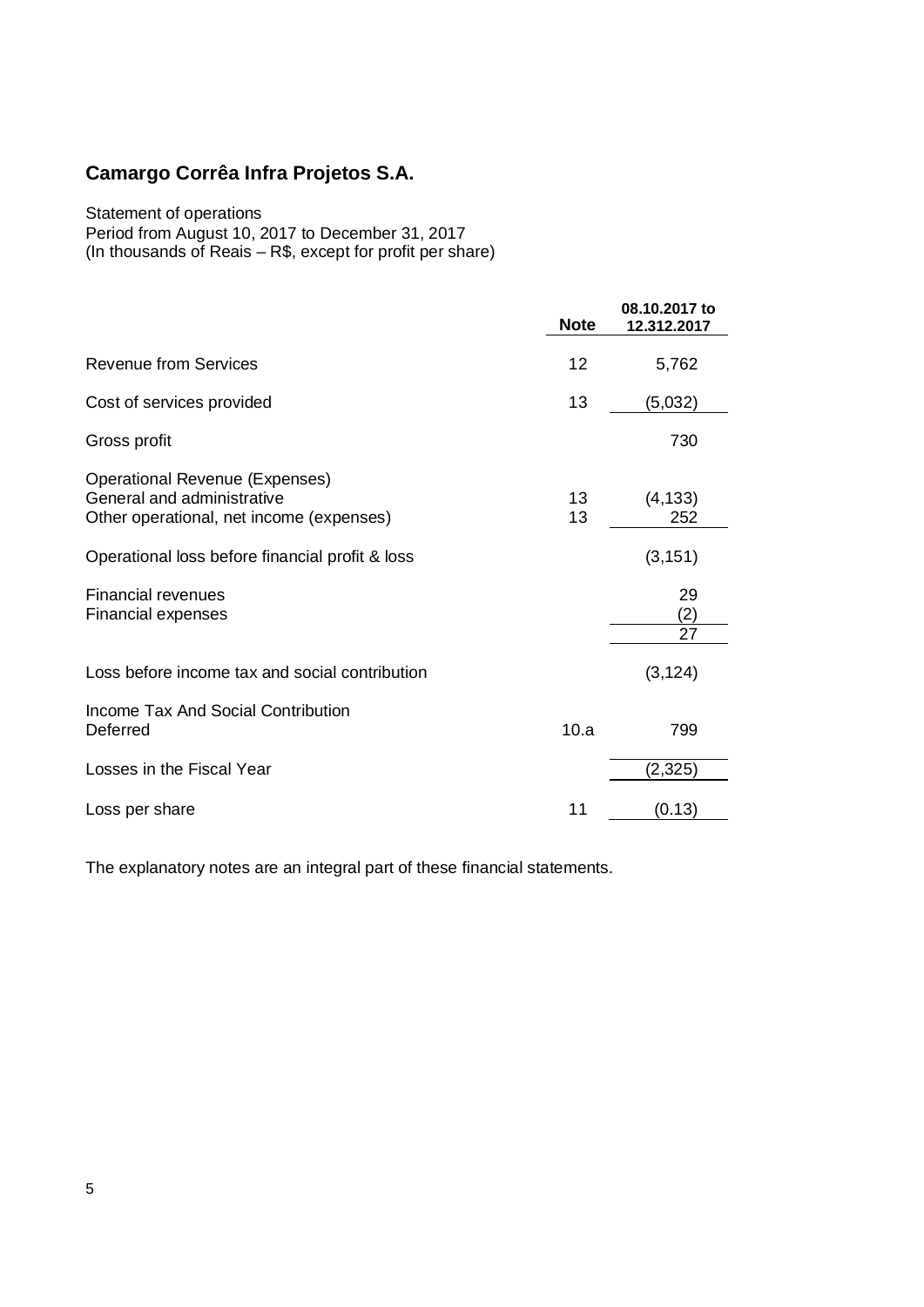Statement of comprehensive loss Period from August 10, 2017 to December 31, 2017 (In thousands of Reais - R\$)

|                                               | 08.10.2017 to<br>12.312.2017 |
|-----------------------------------------------|------------------------------|
| Losses in the Fiscal Year                     | (2,325)                      |
| Other comprehensive income                    |                              |
| Total Comprehensive Income of the Fiscal Year | (2,325)                      |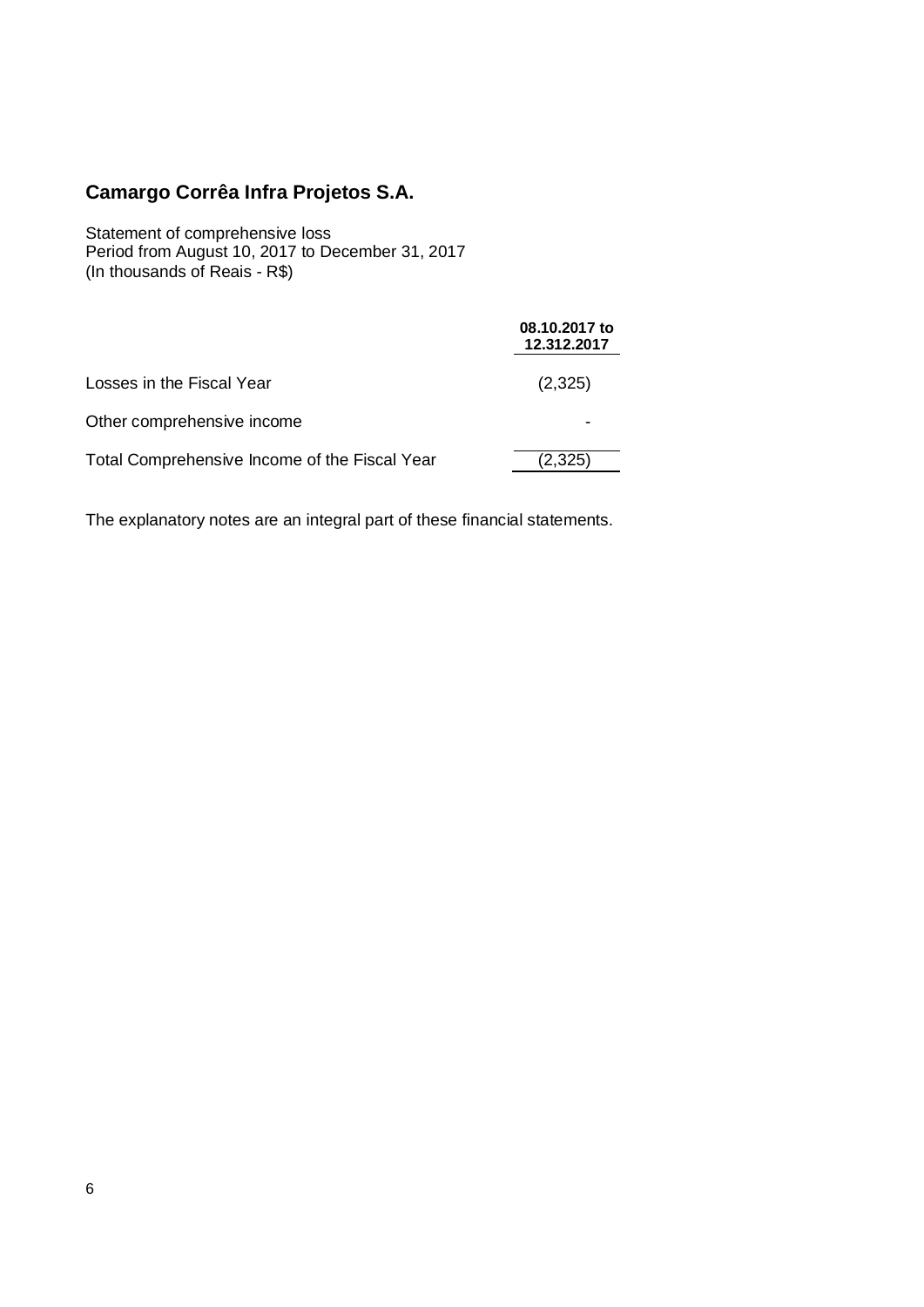Statement of changes in equity Period from August 10, 2017 to December 31, 2017 (In thousands of Reais - R\$)

|                                                                                                     |             |                                |                              | <b>Total</b>                |
|-----------------------------------------------------------------------------------------------------|-------------|--------------------------------|------------------------------|-----------------------------|
|                                                                                                     | <b>Note</b> | <b>Share</b><br><b>Capital</b> | Losses<br><b>Accumulated</b> | <b>Net</b><br><b>Equity</b> |
| Balances upon the organization of the Company (August 10,<br>2017)                                  |             |                                |                              |                             |
| Capital Increase - Equity<br>Capital Increase with financial resources<br>Losses in the Fiscal Year | 11<br>11    | 41,544<br>30,000               | (2,325)                      | 41,544<br>30,000<br>(2,325) |
| Balances of December 31, 2017                                                                       |             | 71,545                         | (2, 325)                     | 69,220                      |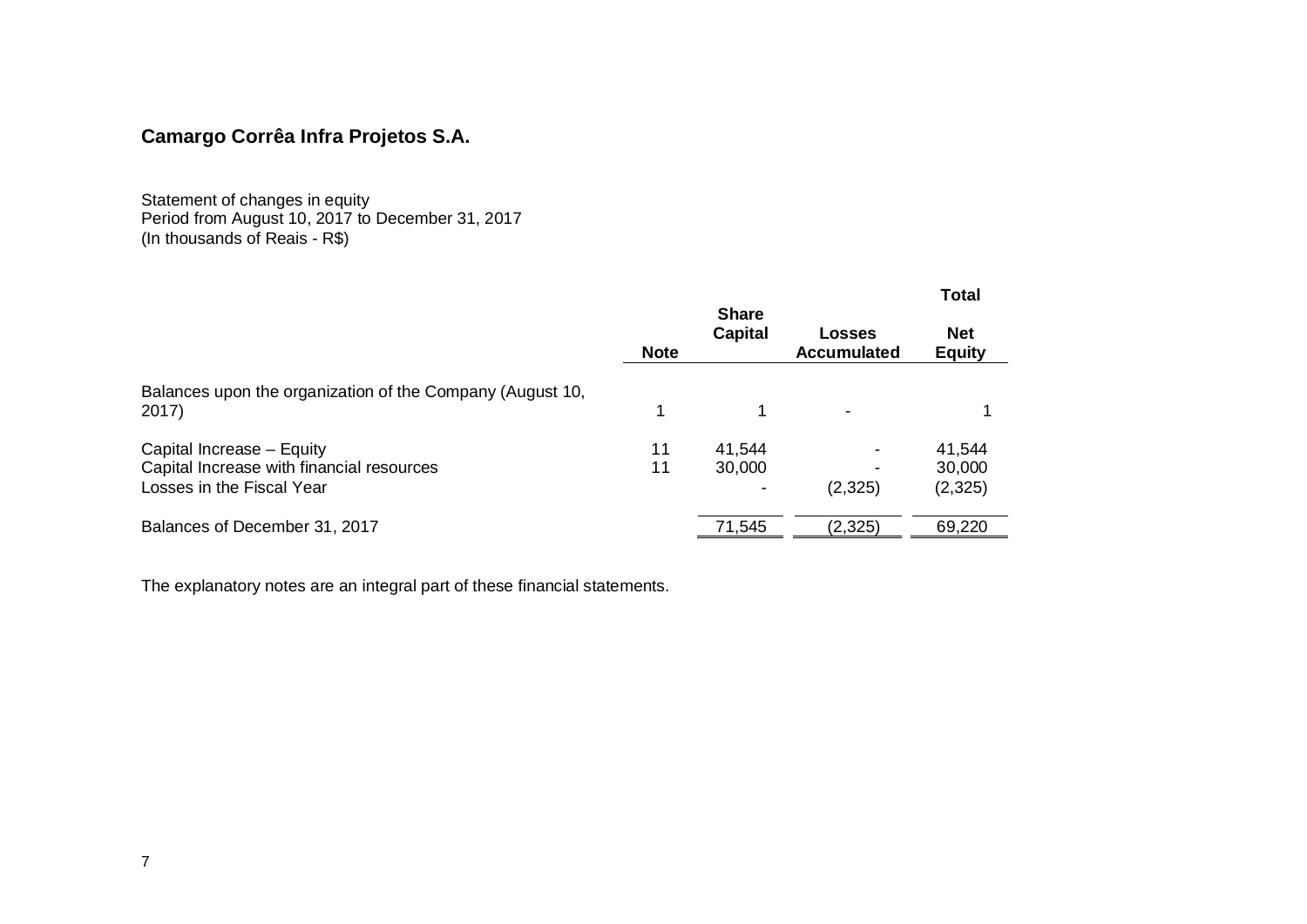Statement of cash flows Period from August 10, 2017 to December 31, 2017 (In thousands of Reais - R\$)

|                                                                                                                                                                                        | 08.10.2017 to<br>12.312.2017 |
|----------------------------------------------------------------------------------------------------------------------------------------------------------------------------------------|------------------------------|
| Cash Flow of the Operational Activities                                                                                                                                                |                              |
| Loss before income tax and social contribution<br>Adjustments to reconcile (loss) profit before income taxes and social contribution with net cash<br>invested in operating activities | (3, 124)                     |
| Depreciation and amortization (Note 9)                                                                                                                                                 | 148                          |
| Interests on securities and exchange                                                                                                                                                   | (30)                         |
| Establishment of allowance for impairment - Fixed Assets (Note 13)                                                                                                                     | 1,417                        |
| Derecognition of fixed assets (Note 9)<br>(Increase)/ decrease in operating assets                                                                                                     | 419                          |
| Receivable from clients                                                                                                                                                                | (6,366)                      |
| Other Credits (Note 8)<br>Increase of operating liabilities                                                                                                                            | (15,318)                     |
| Vendors                                                                                                                                                                                | 13,800                       |
| Related Parties (intercompany)                                                                                                                                                         | 5,289                        |
| Wages, vacation pay and charges payable                                                                                                                                                | 1,657                        |
| Taxes payable                                                                                                                                                                          | 662                          |
| Other obligations                                                                                                                                                                      | 716                          |
| Net cash applied in operating activities                                                                                                                                               | (730)                        |
| Cash Flow of the Investment Activities:                                                                                                                                                |                              |
| Securities and exchange                                                                                                                                                                | (29,270)                     |
| Net cash used by investment activities                                                                                                                                                 | (29, 270)                    |
| Cash flow from financing activities                                                                                                                                                    |                              |
| Capital increase (Note 11)                                                                                                                                                             | 30,000                       |
| Cash generated by financing activities                                                                                                                                                 | 30,000                       |
| Net increase of cash and cash equivalent                                                                                                                                               |                              |
| Cash and cash equivalent in the beginning of the period (August 10, 2017)                                                                                                              | 1                            |
| Cash and cash equivalent in the closing of the period (December 31, 2017)                                                                                                              | 1                            |
|                                                                                                                                                                                        |                              |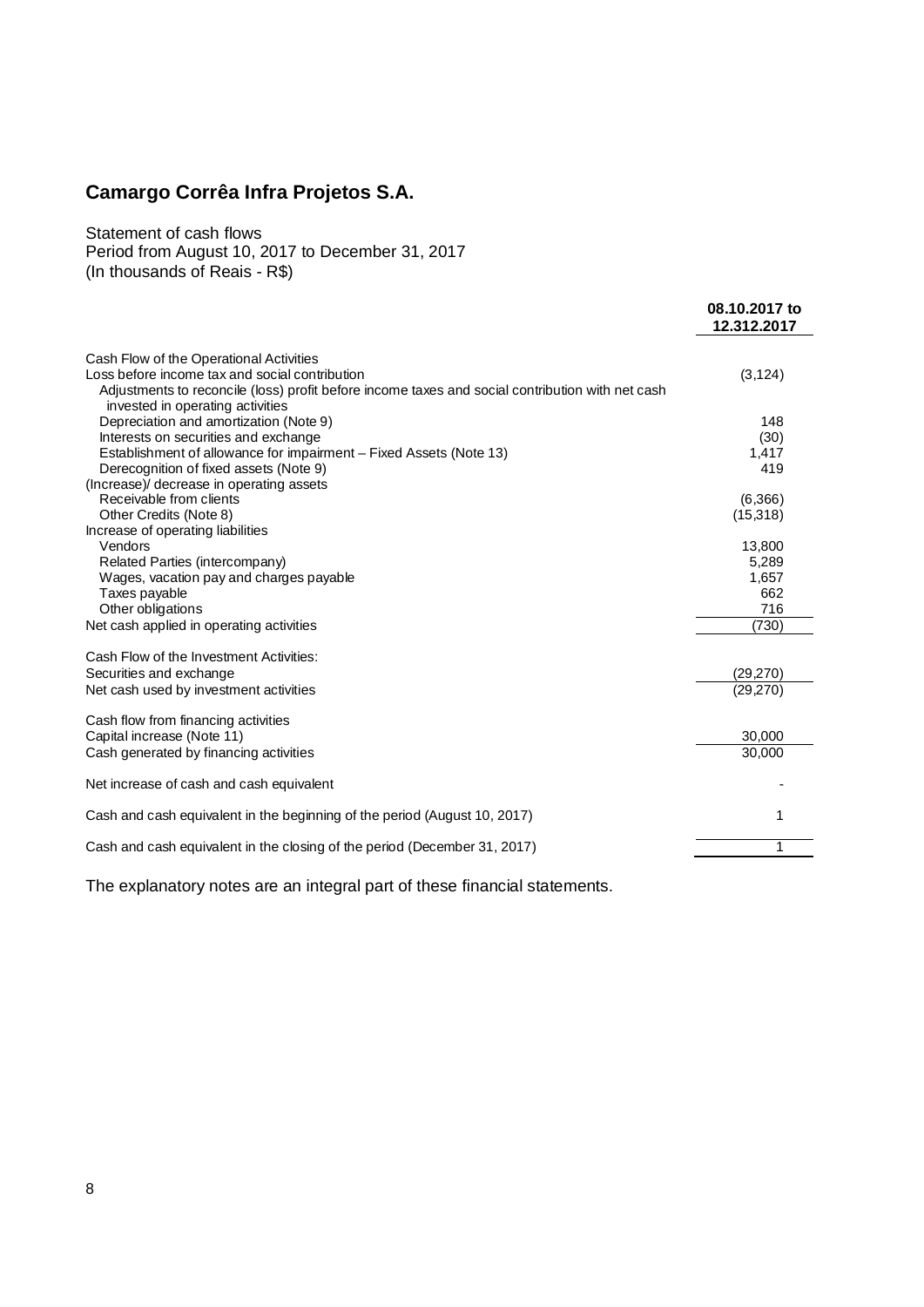Explanatory notes to the financial statements December 31, 2017 (Amounts stated in Reais - R\$, except when provided otherwise)

# **1. Operating Context**

A Camargo Corrêa Infra Projetos S.A. (the "Company"), previously named E&C Engenharia e Construções S.A., was organized in August 10, 2017, with a share capital of R\$1 thousand, divided into 1,000 (one thousand) common, registered shares, with no par value, with the following main objectives: exploration of services in planning and performing civil construction and civil engineering projects, including earthworks, in the capacity as a contractor, carrying out management and other allowed services; operation and assembly of Power lines, thermal power plans, and wind power plants; operation, maintenance and assembly of gas and oil pipelines; the provision of public utility services by concession; providing public cleaning, environmental and urbanization services on its own and/or outsourcing; including the exploration and use of mines and trading of ore, including hydrocarbons; providing support services in waterway transportation and support and port operation services; providing services in the industrial assembly of modules and maritime rigs for prospecting, producing and storing oil and gas and similar equipment; technical civil engineering installations, industrial assembly, provision of services in consulting, planning, support and technical surveys and studies; representation, importation, exportation, lease, sale and purchase of transportation equipment. The Company's object encompasses, moreover, exploration of the naval industry, for engaging in the preparation of projects, construction, performing repairs, maintenance and modernization of vessels, including maritime rigs for prospecting, producing and storing oil and gas; and other related activities arising of those mentioned in this Article. The Company may also participate in other entities, organize and acquire them, complying with the provisions of law.

### **Reorganization**

On October 30, 2017, the holding Camargo Corrêa Construções e Participações S.A. ("CCCP") approved the partial split-off of the rights, assets and obligations of Construções e Comércio Camargo Corrêa S.A.("CCCC"), for the book value based on the Balance Sheet of September 30, 2017, transferring the split equity to the Company. The split-off equity portion is substantially represented by the following items:

|                                                                         | 30-Sep-17 |
|-------------------------------------------------------------------------|-----------|
| Non-Current Assets:<br>Equipment (Note 9)                               | 52.161    |
| Non-Current Liabilities:<br>Deferred income tax and social contribution | (10.607)  |
| Split-off Equity                                                        | 41.554    |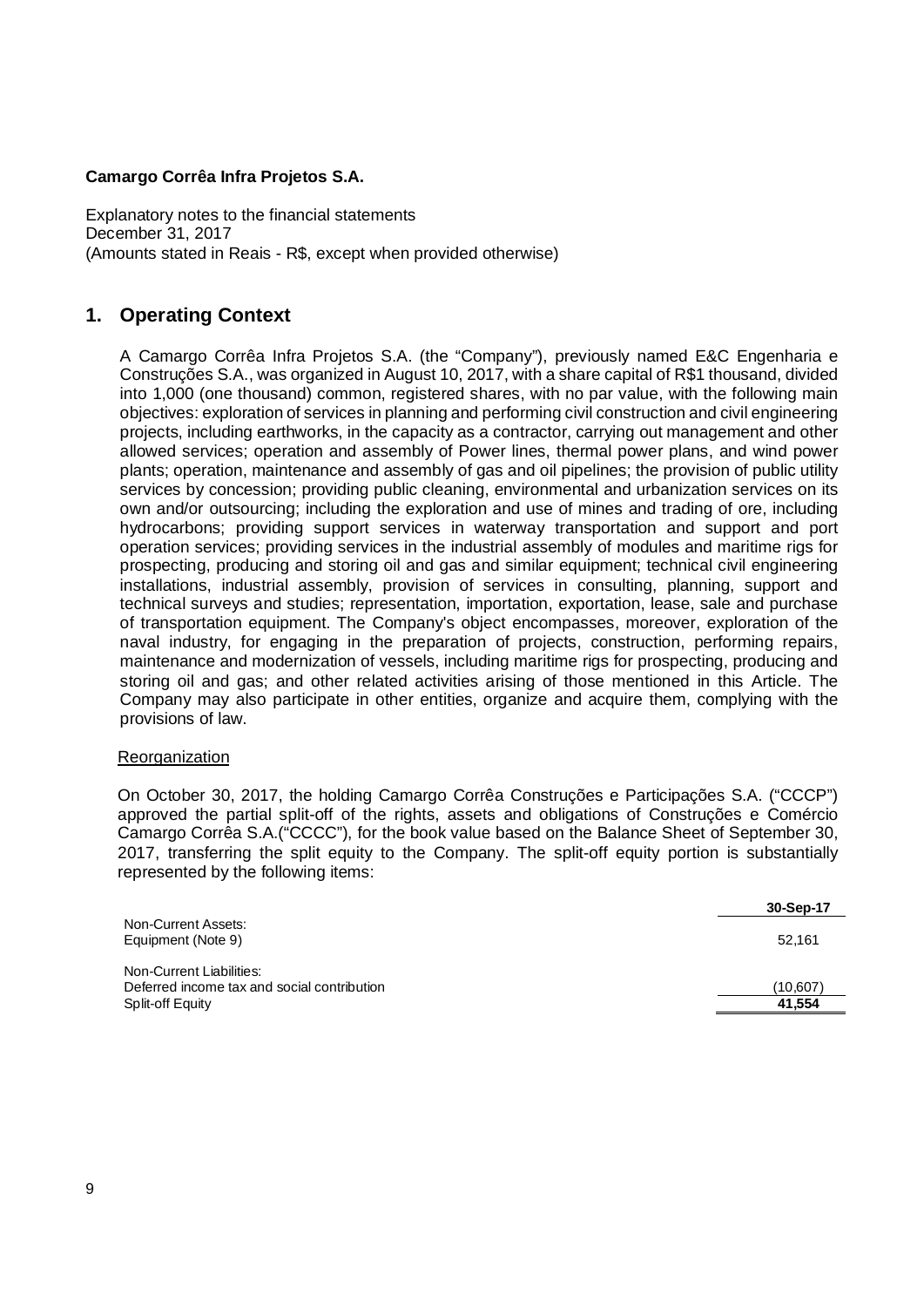Explanatory notes to the financial statements December 31, 2017 (Amounts stated in Reais - R\$, except when provided otherwise)

# **1. Operating Context** -- Continuation

On October 30, 2017, CCCP paid in R\$ 41,554 referring to the investment in the Company, as an increase of the share capital of CCCC, at the carrying amount. Subsequently, CCCC paid in R\$ 41,554 as increase of the share capital of Camargo Corrêa Infra Participações S.A. ("CCIP"), which became the direct parent company of the Company.

# **2. Presentation of Financial Statements**

The financial statements were prepared in accordance with the accounting practices adopted in Brazil, which encompass corporate legislation and the standards, guidance and interpretations issued by the Accounting Reports Committee - CPC and approved by the Federal Accounting Board - CFC. The Company's Management presents all relevant information of the financial statements and this information corresponds to what is used by the Company in its management.

The Company adopted all standards, reviews of rules and interpretations issued by the CPC, which were in force on December 31, 2017.

The financial statements were prepared based on the historic cost, except for certain financial instruments, measured by fair value, as provided by the following practices. The historical cost is based on the value of consideration paid in exchange for assets.

### **Estimates**

The financial statements were prepared based on several evaluation bases used in accounting estimates. The accounting estimates involved in the preparation of the financial statements were based on both objective and subjective factors, based on the judgment of Management for determining the adequate amount to be reported in the financial statements.

Significant items subject to these estimates and premises include the review of the cost and revenues arising of construction contract, selection of the useful lives of fixed assets and recoverability thereof in operations, evaluation of financial assets by fair value and by the method of adjustment to present value, credit risk analysis for determining the allowance for doubtful accounts, registration/reversal of deferred income tax and social contribution, as well as analysis of other risks for determining other reserves, including for contingency.

Settlement of transactions including these estimates may result in amounts significantly diverging of those provided in these financial statements due to the inherent probability-based treatment of the estimate process. The Company reviews its estimates and premises at least on an annual basis.

Management has approved these financial statements for disclosure on April 20, 2018.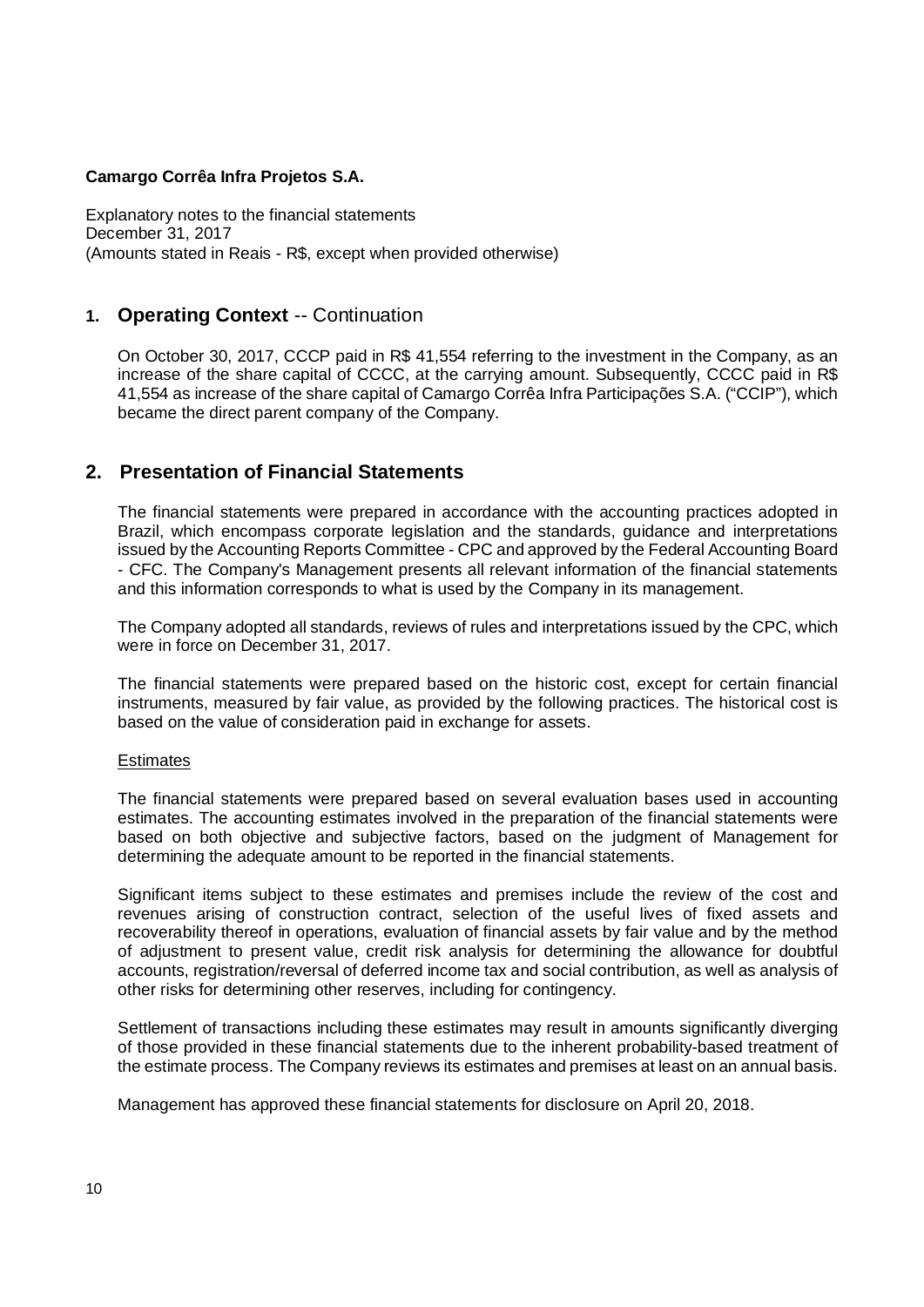Explanatory notes to the financial statements December 31, 2017 (Amounts stated in Reais - R\$, except when provided otherwise)

# **3. Summary of the main accounting practices**

The main practices adopted were the following:

### **3.1. Cash and cash equivalent and securities**

Equivalent to cash, those are financial investments with maturity within 90 days, or with a rebuy commitment, immediately convertible into cash with insignificant risk of change in value.

The securities are represented by fixed income fund investments, exclusive funds and debentures, classified into: (a) fair value by income or (b) loans and receivables. Securities classified by fair value have their effects recognized in income, and loans and receivables are measured by amortized cost.

#### **3.2. Accounts receivable from clients and allowance for doubtful accounts**

Presented by realization values, if accounts receivable from customers in the foreign market are adjusted based on the exchange rates in force on the date of the financial statements. Are also included amounts still not invoiced up to the date of the balance sheet, due to construction contracts, which amounts are determined by the physical progress of projects.

Are recorded and kept in the Balance Sheet by the par value of the securities, adjusted to present value, when applicable. The allowance for doubtful accounts is established based on the evaluation of the balances with a risk of realization and ongoing negotiations by customer.

### **3.3. Fixed Assets**

Items of the fixed assets are reported by their cost value, deducted of depreciation and impairment, if applicable. Depreciation is recognized based on the useful life of each asset on a linear basis on another systematic basis representing the time when the financial benefits will be enjoyed. The assets, based on the linear useful life, have the following annual rates: machines, equipment and vehicles - 10% to 20%; according to the contractual terms. The useful life of fixed assets is appraised on an annual basis. The Company depreciates machines and equipment based on hours effectively used. This procedure reflects the standard of use of the expected financial benefits. On December 31, 2017, the Company, through a specialized firm, reviewed the useful life of assets and concluded the effects were immaterial.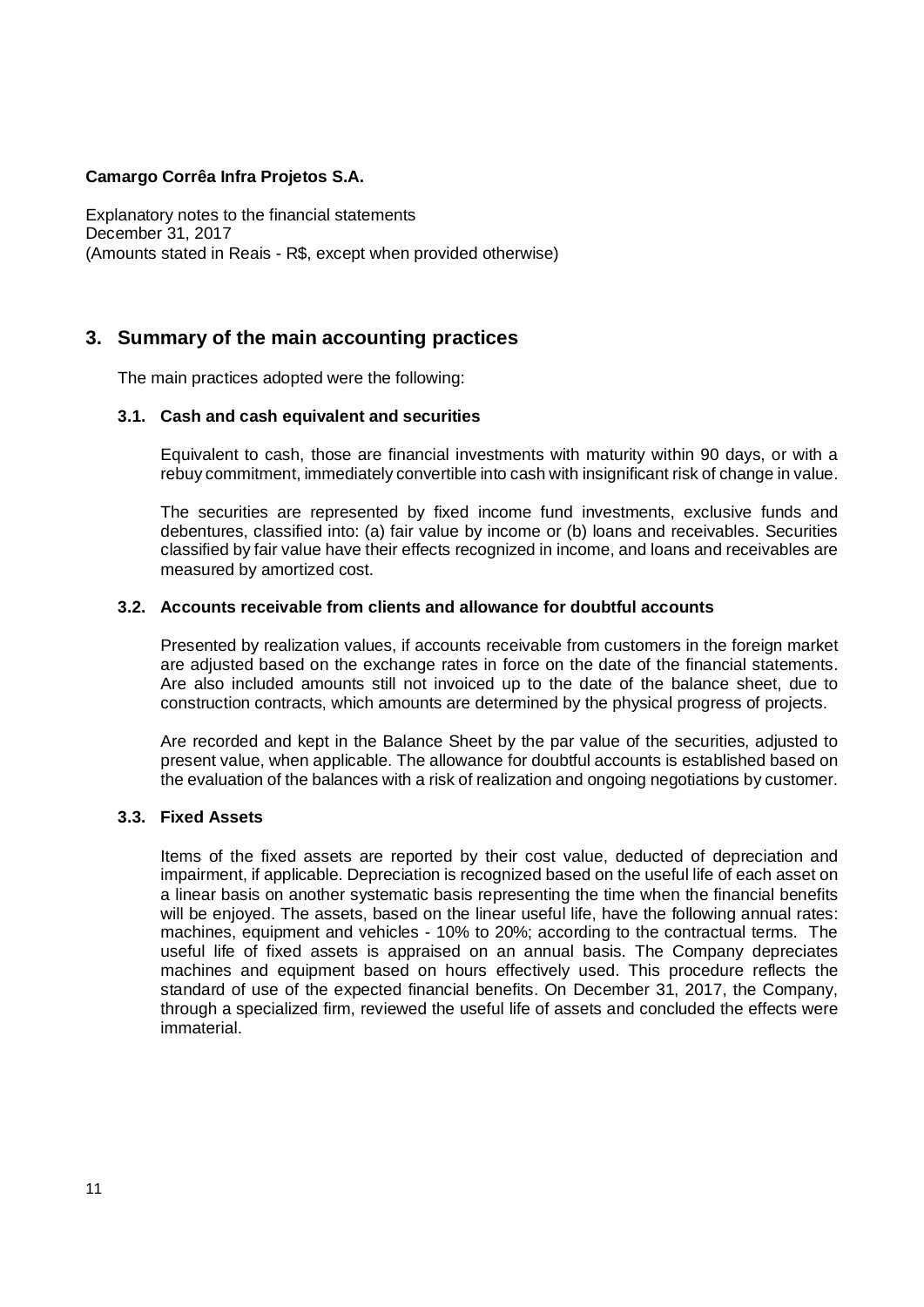Explanatory notes to the financial statements December 31, 2017 (Amounts stated in Reais - R\$, except when provided otherwise)

# **3. Summary of the main accounting practices** -- Continuation

### **3.4. Benefits to employees**

Benefits granted to employees and administrators of the Company include, in addition to the fixed compensation (salaries and contributions to social security - INSS, vacation pay, 13th wage), variable compensation in the form of profit sharing and bonuses. These benefits are recorded in the profit & loss of a fiscal year when the Company has an obligation on an accounting basis, to the extent those are incurred.

### **3.5. Financial Instruments**

Financial assets and liabilities are recognized when the Company is a party to contractual provisions of the instrument and are initially measured by fair value. The fair value is the amount for which an asset could be traded, or a liability could be settled, between parties both knowing and willing to this transaction without any special favoring conditions. The transaction costs directly attributable to the acquisition or issuance of financial assets and liabilities are added or deducted from the fair value of the financial assets and liabilities. If applicable, it occurs after the initial recognition, except for financial assets and liabilities recognized by fair value in the fiscal year's profit & loss.

### Financial Assets

The classification of assets is determined upon initial recognition, classified into the following categories:

- (i) Financial asset at fair value through income correspond to assets held for trading. A financial asset is classified as held for trading if:
	- (a) It is acquired mainly for being sold on the short term; or
	- (b) Upon the initial recognition, it is part of a portfolio of identified financial instruments that the Company manages and has a recent real pattern of earning profits on the short term; or
	- (c) It is a derivative that has not been named an effective hedge instrument.

Financial assets at fair value through income are stated at fair value, and any resulting earnings or losses will be recognized in the income.

(ii) Loans and receivables: represent accounts receivable, loans and other receivables with fixed or determinable payments and which are not quoted in an active market are classified as "Loans and receivables". Loans and receivables are measured by the value of amortized cost using the effective interest method, deducted from any loss due to impairment.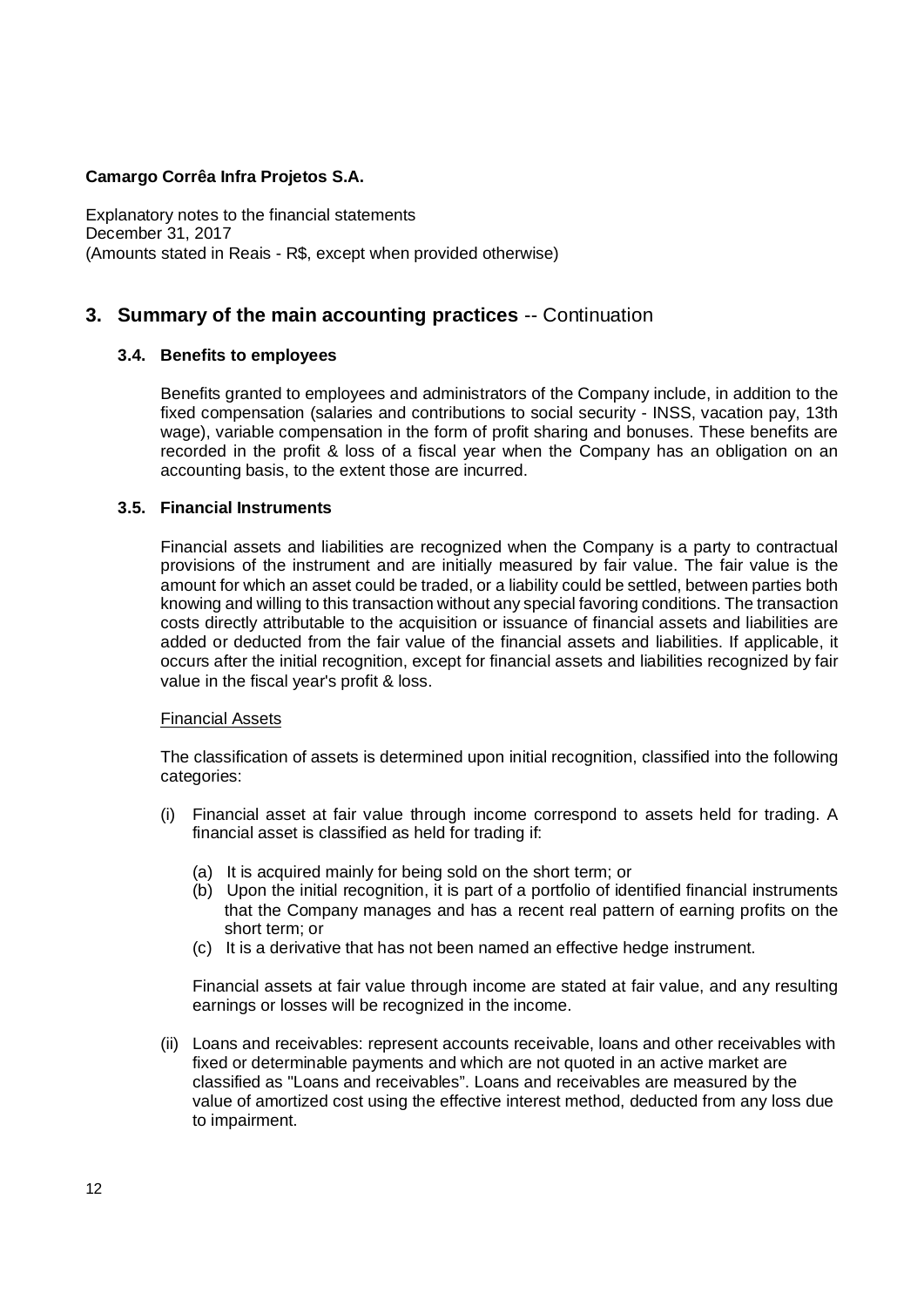Explanatory notes to the financial statements December 31, 2017 (Amounts stated in Reais - R\$, except when provided otherwise)

# **3. Summary of the main accounting practices** -- Continuation

### **3.5. Financial Instrument** -- Continuation

#### Derecognition (write-off) of financial assets

A financial asset (or, when applicable, a part of a financial asset or part of a group of similar financial assets) is derecognized when: a) the rights to receive cash flows from the asset expire; b) The Company has transferred its right to receive cash flows from the asset or assumed an obligation to integrally paying the cash flows received, without a significant delay, to a third party, through a "transfer' agreement; and (i) the Company has substantially transferred to all risks and benefits of the asset, or (ii) the Company has neither transferred nor retained substantially all risks and benefits relative to the asset, but transferred control thereof.

When the Company has transferred its rights to receive cash flows from an asset or has executed a transfer contract and has not transferred or held substantially all risks and rewards relative to the asset, the asset is recognized to the extent of the Company's continued involvement with the asset. In this case, the Company also recognizes an associated liability. The asset transferred and the associated liability are measured based on the rights and obligations the Company held.

The continued involvement in the form of a guarantee on the transferred asset is measured by the original carrying amount of the asset or by the maximum consideration that can be demanded from the Company, the lowest of them.

#### Financial Assets Recoverability Analysis

A financial asset, or a group of financial assets is considered non-recoverable if, and only if there is objective evidence of the lack of recoverability as the result of one or more events that have taken place after the initial recognition of the asset ("a loss event" incurred) and that loss event has impacted the future estimated cash flow of the financial asset, or group of financial assets, which can be reliably estimated. Evidence of impairment may include indicators that the borrowers of a loan are undergoing a relevant financial hardship moment. The probability that they will file for bankruptcy or another type of financial reorganization, default or delay payment of interests or the principal may be indicated by a measurable drop of estimated future cash flow, such as changes in maturity or financial standing relative to default.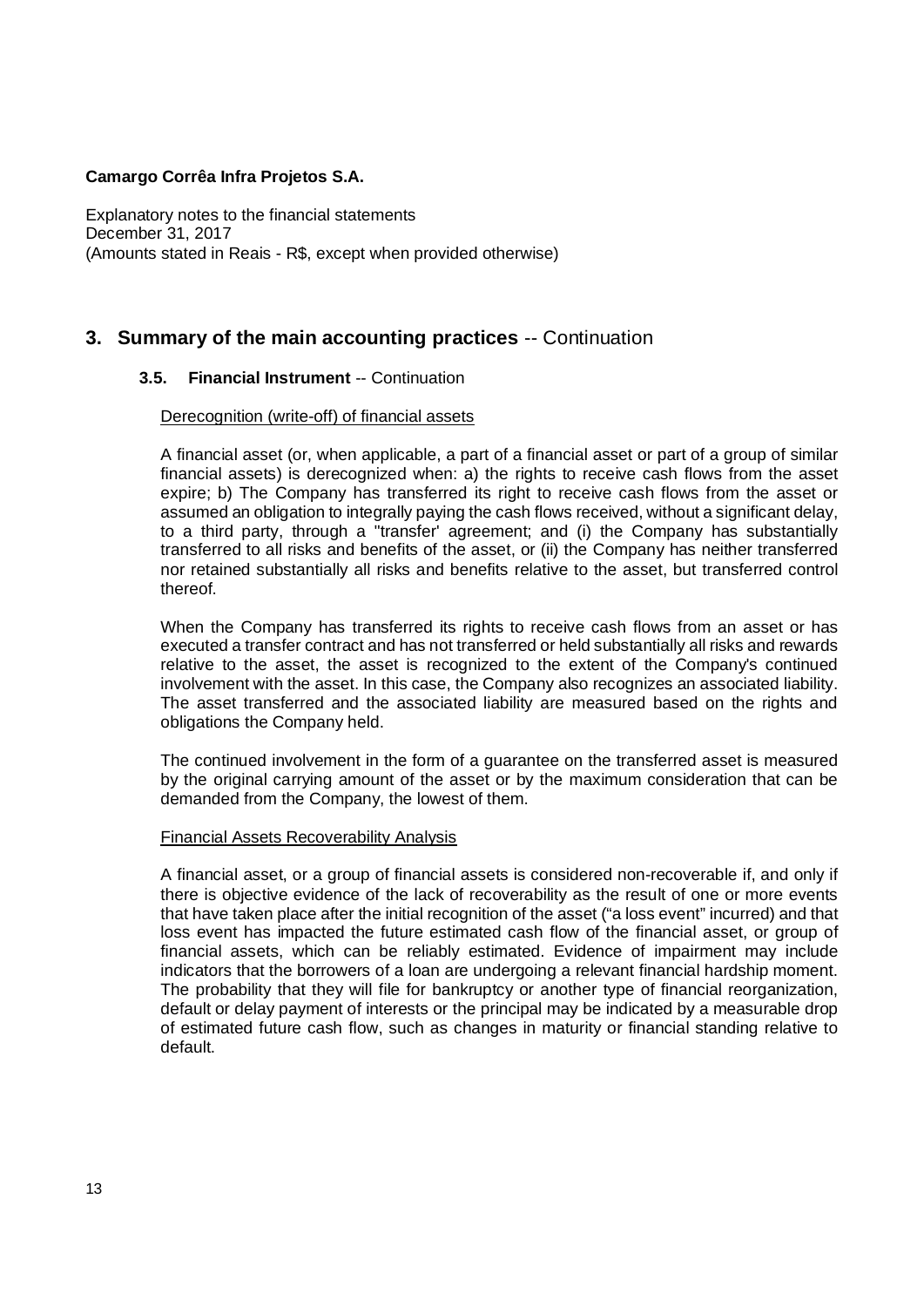Explanatory notes to the financial statements December 31, 2017 (Amounts stated in Reais - R\$, except when provided otherwise)

# **3. Summary of the main accounting practices** -- Continuation

# **3.5. Financial Instrument** -- Continuation

#### Reporting net of financial assets and liabilities

Financial assets and liabilities are presented in net form in the Balance Sheet if, and only if, there is a current and enforceable legal right to offset the recognized amounts and if there is an intention to offset, or of realizing the asset and settling the liability simultaneously.

#### Financial Liabilities

Classified as "Financial liabilities at fair value through income" or "Other financial liabilities".

- (i) Financial assets are classified by fair value through income: those kept for trading or stated by fair value through income. Changes to fair value are recognized in the fiscal year's profit & loss.
- (ii) Amortized Cost: including loans and financing, originally measured by fair value, net of transaction costs. Subsequently, they are measured at amortized cost using the effective interest rate method, and the financial expenses are recognized based on the effective yield.

The effective interest method is used to calculate the amortized cost of a debt instrument and allocate its interest revenue throughout the corresponding period. The interest rate is the one, which discounts exactly the future estimated cash flows throughout the estimated life of the financial liability.

Income is recognized based on effective interests for debt instruments that are not characterized as financial assets at fair value through income.

### Derivative Financial Instruments

Derivatives are initially recognized at fair value on the date they are entered into and are subsequently re-measured at fair value at the end of the fiscal year. Eventual gains or losses are recognized in income immediately, unless the derivative is stated as a "cash flow hedge" instrument; in this case, the moment of recognition in income depends on the nature of the "hedge" relationship. The Company had no derivative financial instruments as of December 31, 2017.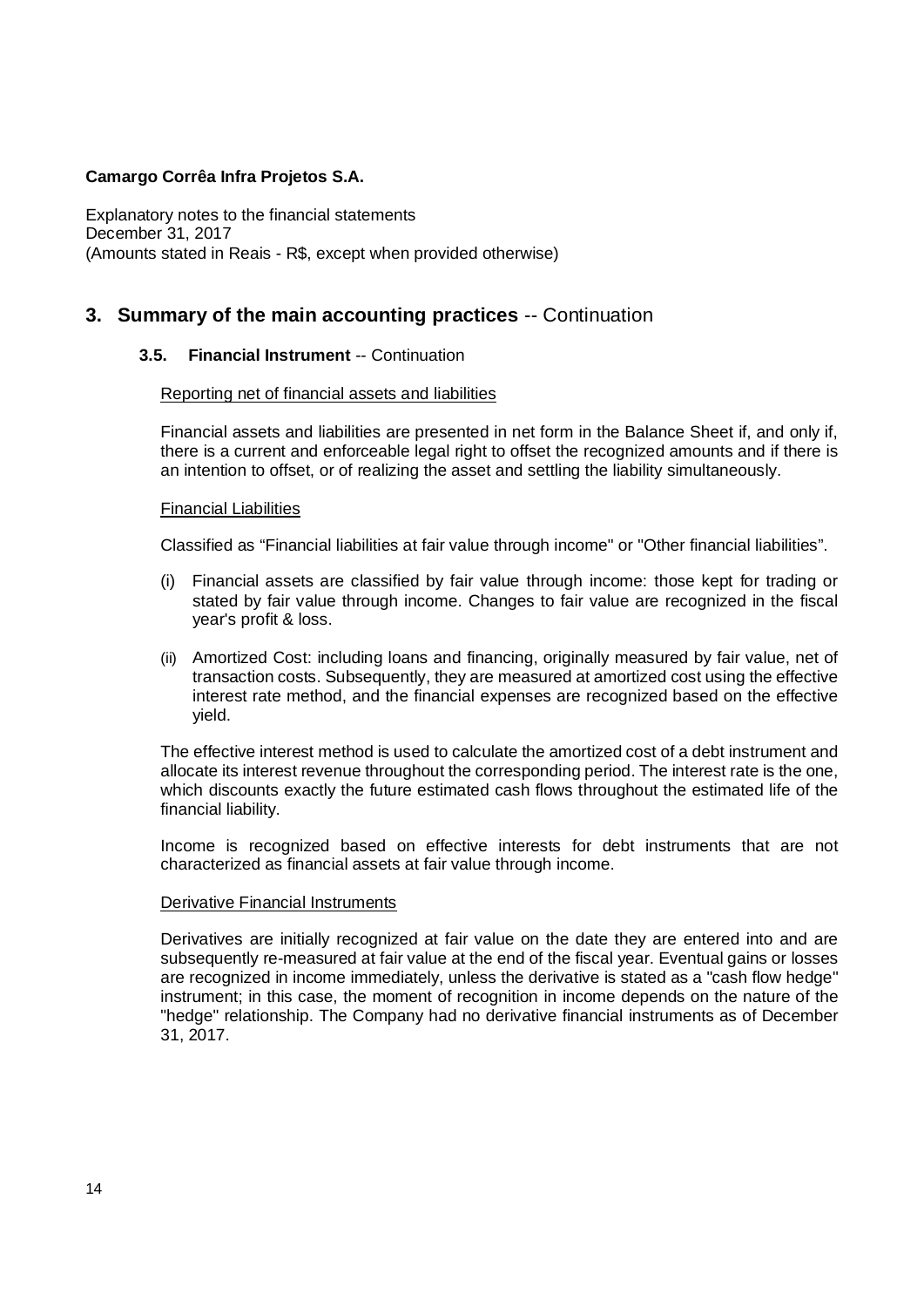Explanatory notes to the financial statements December 31, 2017 (Amounts stated in Reais - R\$, except when provided otherwise)

# **3. Summary of the main accounting practices** -- Continuation

#### **3.6. Construction service agreements and onerous contracts**

Service income is calculated and recognized pursuant to the progress of each project. Income encompasses the initially agreed upon amount set forth in the contract added of any variations arising of additional claims and requests, to the extent that is possible they will result in income and may be reliably measured.

Contract income is recognized in profit & loss in the extent of the completion of the contract pursuant to the rate of completion of each of the projects ("POC") as per CPC 17. The cost of each contract is recognized as income in the period when it is incurred, unless it determines an asset related to the activity of a future contract.

When the result of a construction services contract cannot be reliably estimated, its income is recognized up to the amount of the cost incurred, so long as recovery thereof is likely. If probable that the total cost will exceed the total income of a contract (thus characterizing an onerous contract) the loss referring to the excess between the income hired and the total estimated cost is immediately recognized in the fiscal year's profit & loss under the title "Cost of services provided", with a record under the title "other obligations".

The amounts received prior to the performance of the corresponding services are recorded in the balance sheet as a liability, under the title "Advance from customers". The amounts invoiced or to be invoiced, recognized based on the services carried out by project, but still not paid by the customer, are recorded in the Balance Sheet as an asset, under the title "Accounts Receivable from Customers".

### **3.7. Income Tax And Social Contribution**

#### 3.7.1. Current Taxes

Taxation on profit encompasses income tax and social contribution. The income tax is calculated on the taxable income at the rate of 15%, added of the additional 10% for profits exceeding R\$240 in a period of 12 months, whereas social contribution is applied at the 9% rate on taxable income, recognized on an accounting basis, therefore, inclusions to the book profit of expenses, temporarily non-deductible, or revenue exclusions, temporarily non-taxable, considered for calculating the taxable tax create deferred tax credits or debits.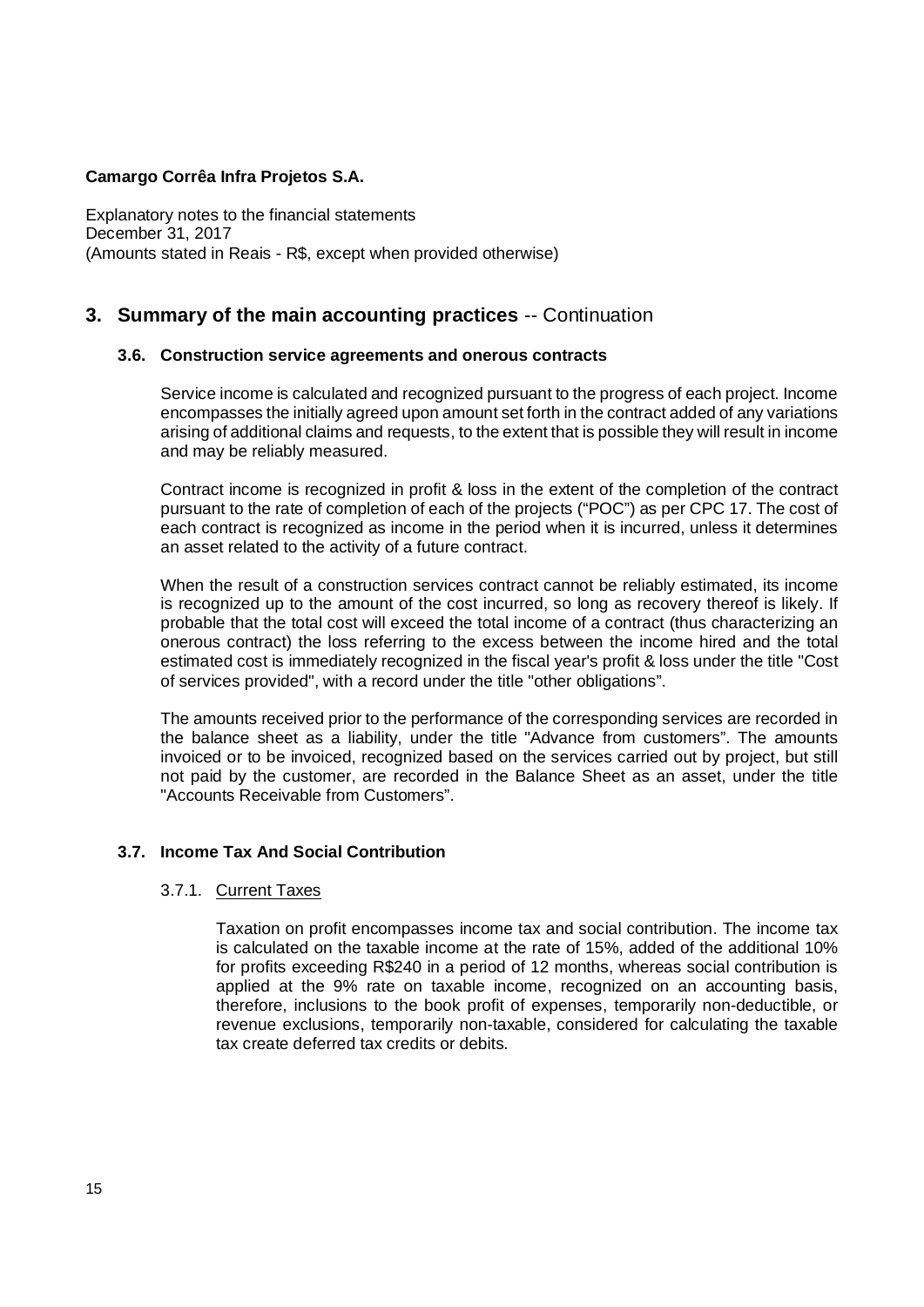Explanatory notes to the financial statements December 31, 2017 (Amounts stated in Reais - R\$, except when provided otherwise)

# **3. Summary of the main accounting practices** -- Continuation

### **3.7. Income tax and social contribution** – Continuation

3.7.2. Deferred taxes

Recognized on the temporary differences at the end of each reporting period between the balances of assets and liabilities recognized in the financial statements and the corresponding tax basis used in the calculation of taxable profit, including the balance of tax losses, when applicable.

Recovery of the balance of deferred tax assets is reviewed at the end of each fiscal year and, when it is no longer likely that the future taxable profits will be available to allow recovery of the entire assets, or part thereof, the balance of the asset is adjusted by the amount for which it is expected to be recovered for.

Deferred taxes are measured by the applicable rates in the period when expected that the liability will be settled or the asset will be realized, based on the rates set forth by the tax legislation in force at the end of each fiscal year, or when new legislation has been substantially approved.

Deferred tax assets and liabilities will be presented in their net form if there is a legal or contractual right to offset the tax asset against the tax liability and deferred taxes are relative to the same taxed entity and subject to the same tax authority.

### **3.8. Profit (Loss) basic/diluted by share**

Calculated by dividing the net profit (loss) of the fiscal year by the average number of outstanding shares during each fiscal year, pursuant to technical standard CPC 41- Profit&Loss per Share.

### **3.9. 2.4 Significant judgment, estimates and accounting premises**

### **Judgment**

The preparation of the Company's financial statements requires Management to use judgment and estimates and adopt premises that affect the amounts stated for income, expenses, assets and liabilities, as well as statements of contingent liabilities on the base date of the financial statements. However, the uncertainty relative to these premises and estimates could lead to results that require a significant adjustment to the book value of the asset or liability impacted in future events.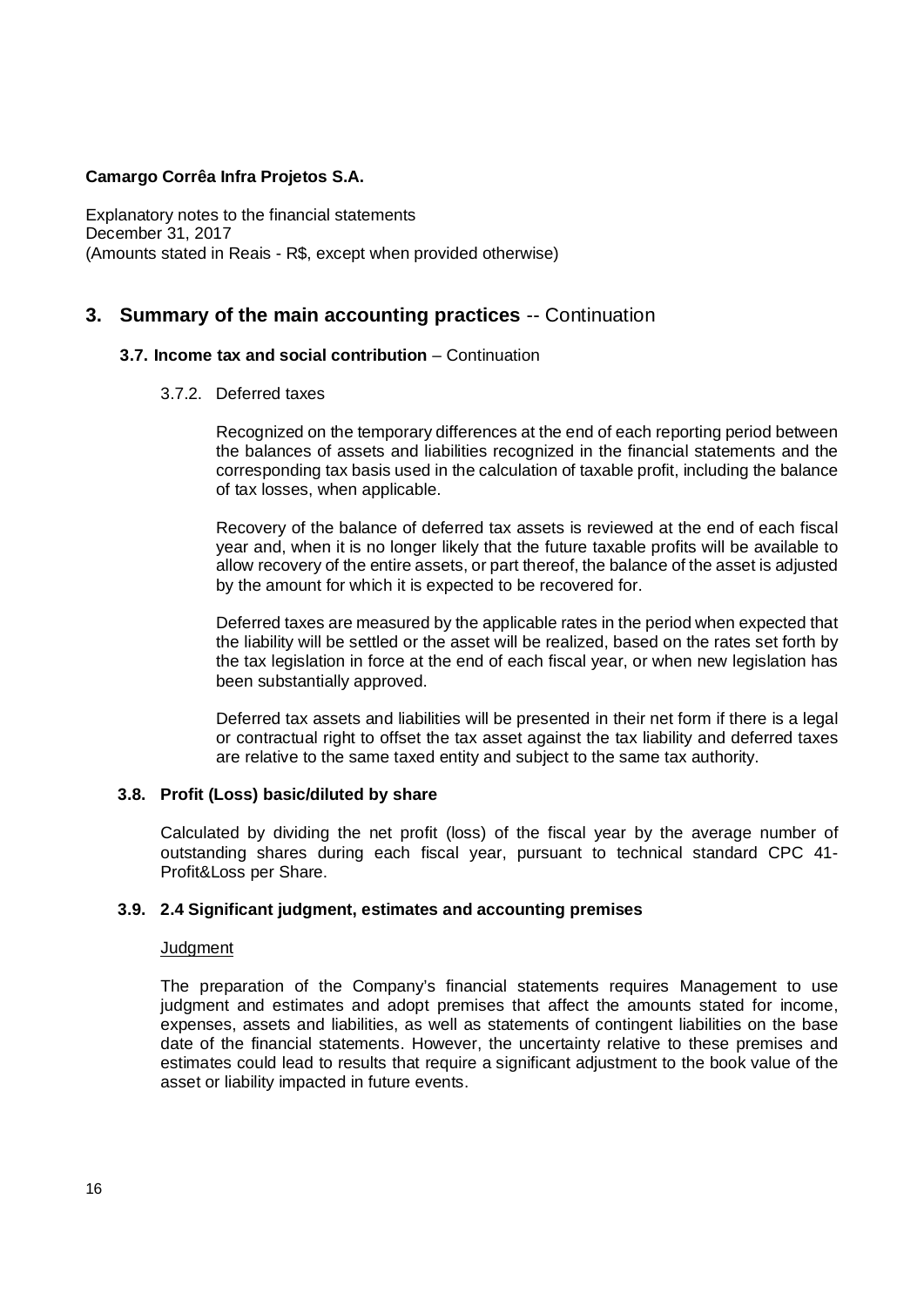Explanatory notes to the financial statements December 31, 2017 (Amounts stated in Reais - R\$, except when provided otherwise)

# **3. Summary of the main accounting practices** -- Continuation

### **3.9. Significant judgment, estimates and accounting premises** -- Continuation

### Estimates and premises

The main assumptions relative to sources of uncertainty in future estimates and other significant sources of uncertainties in estimates as of balance sheet date, involving a significant risk of causing a significant adjustment to the book value of assets and liabilities in the next financial period are discussed below:

#### *Loss due to impairment of non-financial assets*

Impairment happens when the carrying value of an asset or a cash generating unit exceeds its recoverable value, which is the higher between the fair value minus the cost of sale and the value in use. The calculation of the fair value minus the cost of sale is based on information available from the sale transactions of other similar assets or market prices minus additional cost for disposal of the asset. The Company hired a specialized firm for appraising the recoverable value of the main assets of the group of fixed assets in the closing of the fiscal year ended December 31, 2017. The study prepared considered the analysis of the fair value by the method of cost for replacement of the assets and the market value minus sale cost. It was not identified the need for establishing a reserve for impairment.

#### *Recognition of income and margin of construction contracts and provisioning for contracts.*

Construction contracts correspond to several projects executed, whose recognition of the gross revenue in profit & loss is made considering the proportion of the work performed up to the date of the balance sheet and calculated through the proportion of the cost incurred, in relationship to the total estimated contract cost (completed percentage method - POC), as per CPC 17 - Construction Contracts.

When the review of the estimated income of contracts indicates that the total cost of the contract exceed the total contract income, the expected loss is immediately recognized as an expense in the fiscal year's income.

The estimated income of contracts is reviewed on a monthly basis during performance of the contracts and represents the best estimate of the future economic rewards of the contract, as well as the risks and obligations associated thereto.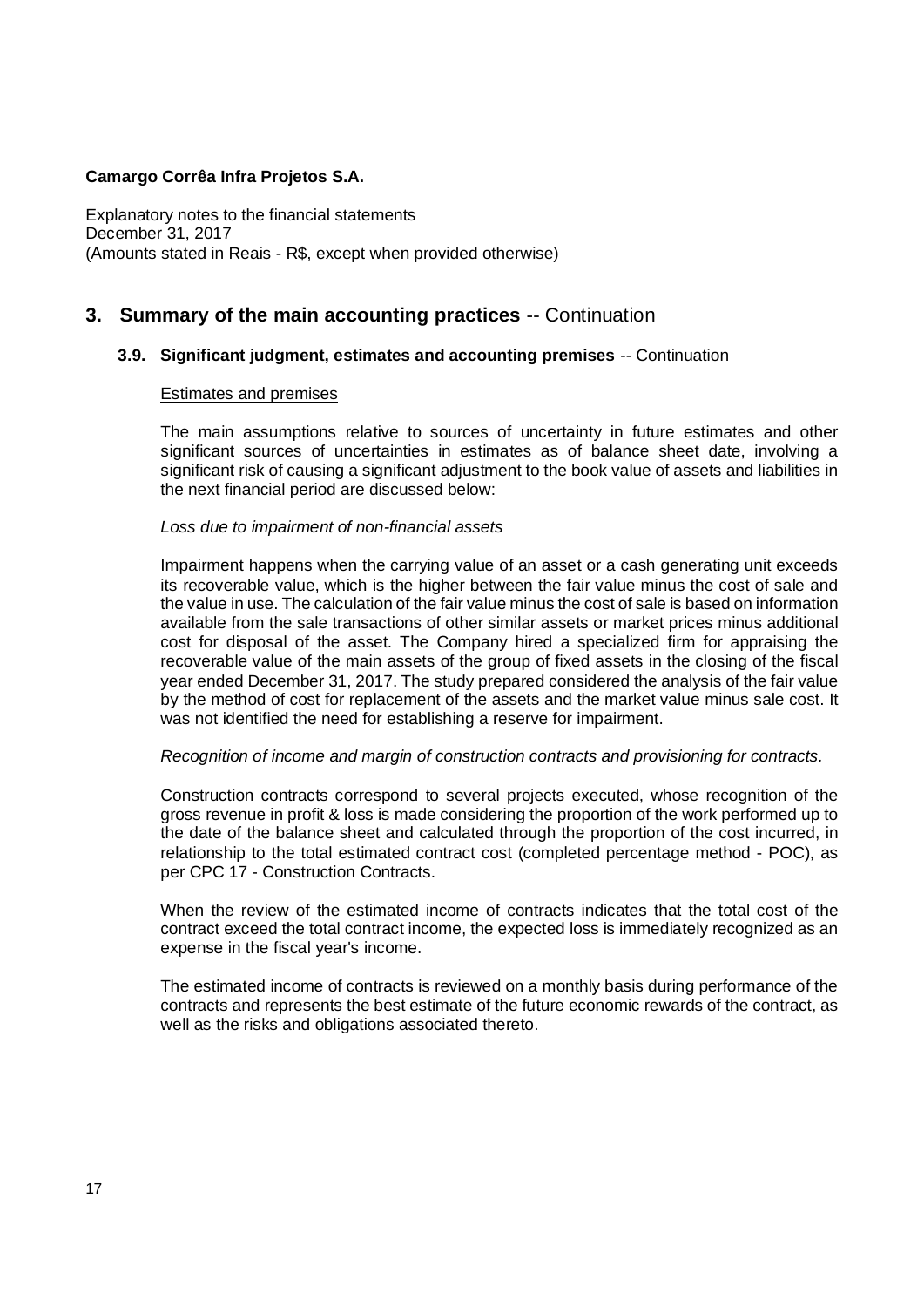Explanatory notes to the financial statements December 31, 2017 (Amounts stated in Reais - R\$, except when provided otherwise)

# **3. Summary of the main accounting practices** -- Continuation

# **3.9. Significant judgment, estimates and accounting premises** -- Continuation

#### *Taxes*

There are uncertainties regarding the interpretation of complex tax regulations and the value and the time of future taxable income. Given the broad aspect of international business relations, as well as the long-term nature and the complexity of the existing contracts, differences between actual results and the adopted premises, or future changes to those, could require future adjustments to income

and expenses with taxes already recognized. The Company makes reserves, based on suitable estimates, for assessments resulting of audits by tax authorities in the respective jurisdictions where the Company operates.

The amount of these reserves is based on several factors, such as the experience of the previous tax auditors and diverging interpretations of the tax regulations by the tax authority and by the taxpaying entity. These differences in interpretation may arise on a variety of matters, depending on the current conditions in force in the Company's jurisdiction.

Significant judgment by management is required for determining the amount of the deferred tax that can be recognized, based on a probable term and the level of future taxable profits, in conjunction with the future tax planning strategies.

### *Provision for tax, civil and labor risks*

The Company recognizes reserves for civil and labor litigation. The evaluation of the likelihood of loss includes evaluation of available evidence, the hierarchy of law, case law available, the most recent rulings of courts and their relevance in the legal system, as well as the evaluation of external counsel. The reserves are revised and adjusted to take in consideration the circumstances, such as the applicable statute of limitations, conclusions of tax inspection or additional exposure identified based on new matters or court rulings.

Settlement of transactions including these estimates may result in amounts significantly diverging of those provided in these financial statements due to the inherent inaccuracy of the estimate process. The Company revises its estimates and premises on a monthly frequency.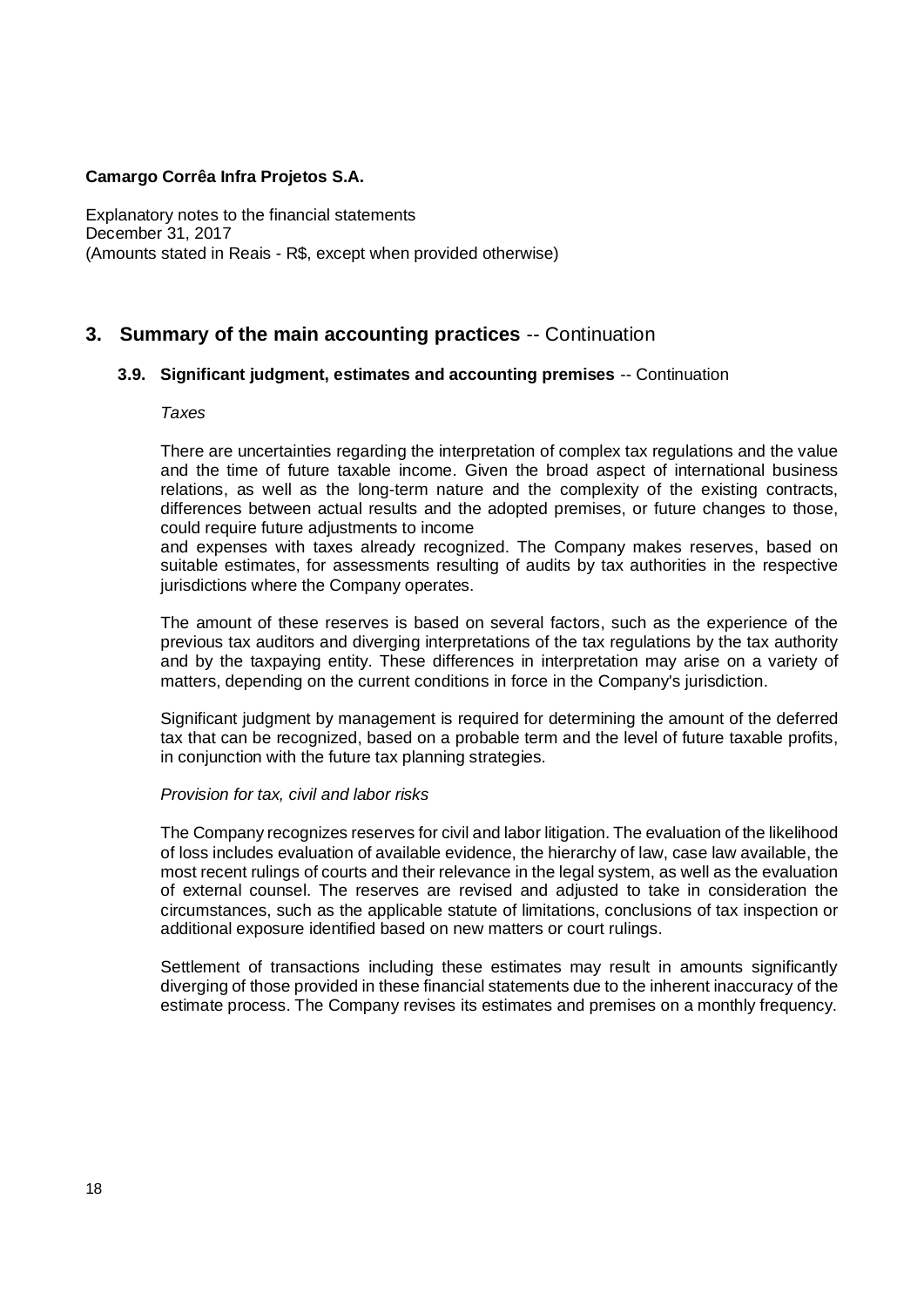Explanatory notes to the financial statements December 31, 2017 (Amounts stated in Reais - R\$, except when provided otherwise)

# **3. Summary of the main accounting practices** -- Continuation

# **3.9. Significant judgment, estimates and accounting premises** -- Continuation

#### *Provisions for tax, civil and labor risks - Continuation*

The preparation of the financial statements according to the accounting practices adopted in Brazil requires Management to use judgment, estimates and premises affecting the application of accounting policies and the reported amounts of assets, liabilities, income and expenses. Actual results may be different from these estimates.

The information on uncertainty, premises and estimates with a significant risk of resulting in a material adjustment within the next fiscal year related, mostly, to the following aspects: useful life of fixed assets, quoted cost of

projects, reserves for tax, civil and labor risks, intercompany transactions and accounts receivable and projections for realization of deferred income tax and social contribution.

Estimates and premises are reviewed in a continuous fashion. The impact of these reviews is recognized in the fiscal year when they are made.

### **3.10. New Standards, revised standards and issued interpretations**

The Company has decided not to make an early adoption of any other standards, rules, interpretations or changes that have been issued, but which are still not in force. The nature and the term of each of the new standards and amendments are described below:

| <b>Standard</b>                                   | <b>Description</b>                                                                                                                                                                        | Term                                                                                            |
|---------------------------------------------------|-------------------------------------------------------------------------------------------------------------------------------------------------------------------------------------------|-------------------------------------------------------------------------------------------------|
| <b>CPC</b><br>48<br>$\blacksquare$<br>Instruments | Financial Correlation of international financial reporting standards - IFRS<br>9 - Financial Instruments: classification, impairment and<br>hedge accounting.                             | Annual fiscal years starting as of<br>January 1, 2018.                                          |
| contracts with customers                          | CPC 47 - Revenue from Correlation of international financial reporting standards - IFRS<br>15 - on income recognition in transactions of contracts with<br>customers.                     | Annual fiscal years starting as of<br>January 1, 2018.                                          |
|                                                   | CPC 06 (R2) - Financial Lease Correlation of international financial reporting standards - IFRS<br>16. Refers to the definition and guidance of the lease<br>agreement provided by IAS17. | Annual fiscal years starting as of<br>January 1, 2019.                                          |
| payment                                           | CPC 10 (R1) - Stock-based Correlation of international financial reporting standards - IFRS<br>2. Refers to changes to the measurement of transactions with<br>stock-based payments.      | IASB<br>indefinitelv<br>has<br>The<br>postponed the date when the<br>standard comes into force. |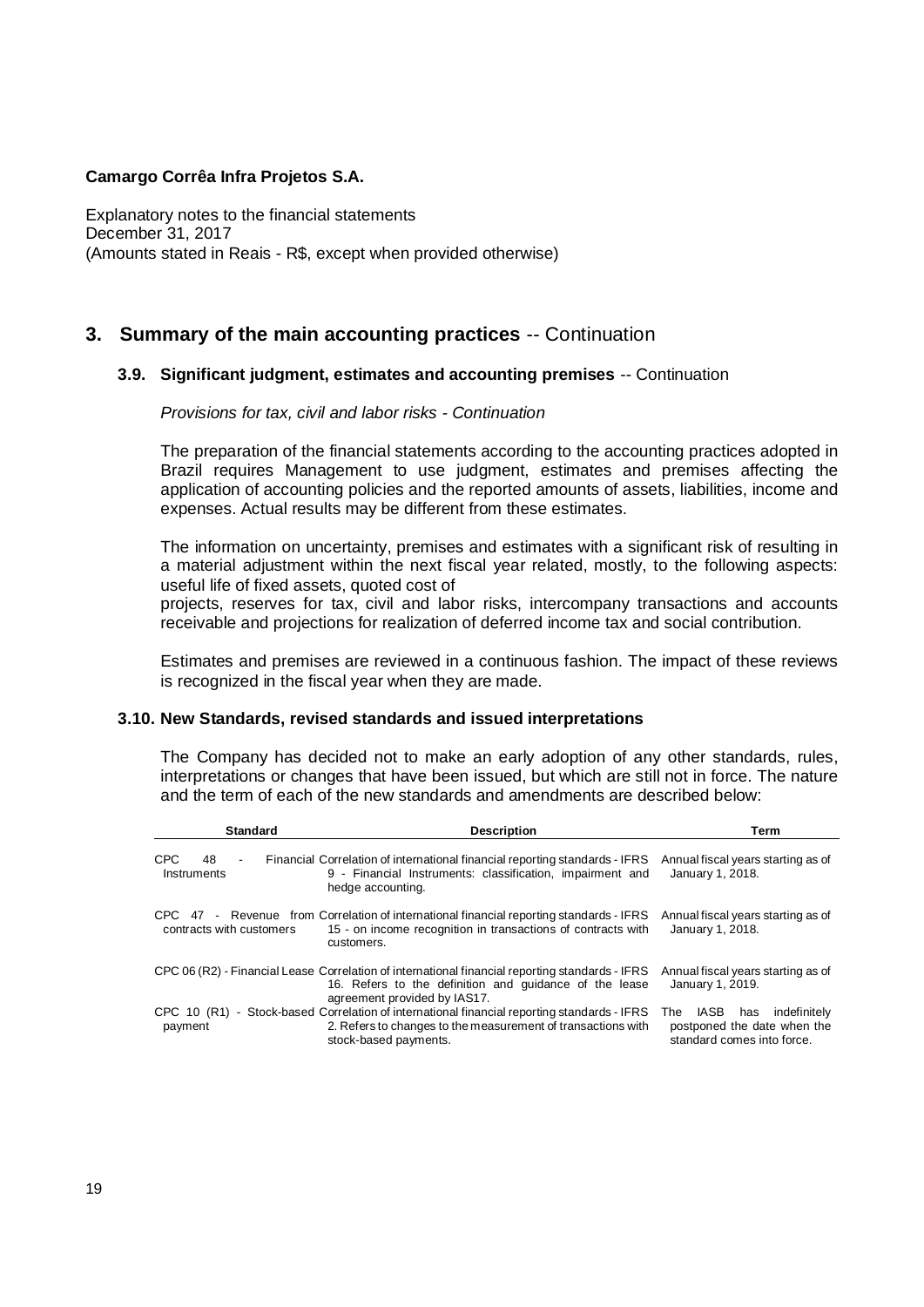Explanatory notes to the financial statements December 31, 2017 (Amounts stated in Reais - R\$, except when provided otherwise)

# **3. Summary of the main accounting practices** -- Continuation

# **3.10. New Standards, revised standards and issued interpretations** -- Continuation

The Company intends to adopt the new standards and/or changes to the required effective date based on the method applicable to each standard, and the presentation may be either retrospective or prospective. In the Company's preliminary assessment, it is not expected that these changes may have a significant impact on its financial statements.

This conclusion was reached through the analysis of the ongoing construction contract, as well as the current procedures used for recognizing income. Currently, the Company already makes accounting records based on CPC17 – Construction Contracts, and these performance obligations are already recognized pursuant to each contract and the respective addendums. In the assessment of the Management, there will be no significant variations in the determination of the impacts of contractual changes and if it will be considered as a separate contract, as part of the original contract or as the ending of the original contract and the creation of a new contract.

In the Management's assessment, the Company will continue to meet at least one of the criteria necessary for continuing the recognition of income throughout time.

Relative to CPC06 there are no lease operations that will require significant changes to the reported amounts.

Finally, are not expected significant effects upon the initial adoption of CPC48, considering the Company has no hedge.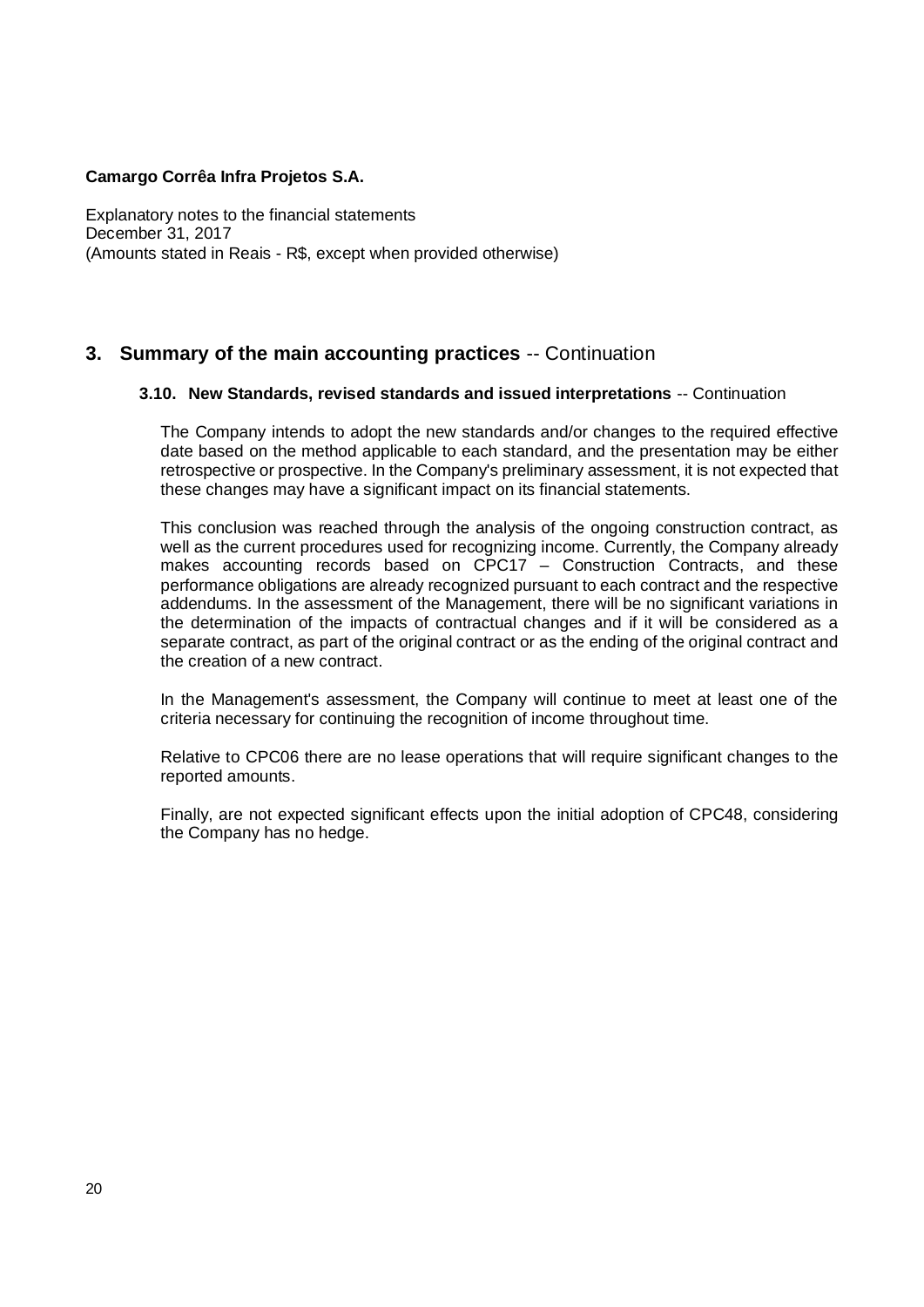Explanatory notes to the financial statements December 31, 2017 (Amounts stated in Reais - R\$, except when provided otherwise)

# **4. Cash and cash equivalent and securities**

|                             | Cash and        | Securities and |
|-----------------------------|-----------------|----------------|
|                             | Cash equivalent | Exchange       |
|                             | 12/31/2017      | 12/31/2017     |
| Cash and Banks              |                 |                |
| <b>Committed Operations</b> |                 | 29,300         |
| Total                       |                 | 29,300         |

Financial investments correspond to operations with national, first-line financial institutions in CDBs. These operations are compensated, mostly, based on the variation of the CDI, in regular market rates and conditions.

On December 31, 2017, committed operations yield between 50% to 95% of the Interbanking Deposit Certificate - CDI, substantially comprised by fixed income investments.

# **5. Receivable from clients**

On December 31, 2017, it refers to national services to be invoiced, in the amount of R\$6,366, for which was not established an allowance for doubtful accounts, since there is no indication the amounts will not be realized.

# **6. Related Parties (intercompany)**

|                             | <b>Current Liabilities</b>                  |
|-----------------------------|---------------------------------------------|
|                             | 31-Dec-17                                   |
| Cost reimbursement (*)      | 5,289                                       |
| Total                       | 5,289                                       |
|                             | <b>Expense</b><br>08.10.2017 to 12.312.2017 |
| Cost reimbursement<br>Total | (5,753)<br>(5,753                           |

(\*) Refers to reimbursement of cost between entities of the same economic group: Construções e Comércio Camargo Corrêa S.A. and Camargo Corrêa Infra Construções S.A.

Compensation of the administrators is disclosed in Note 13.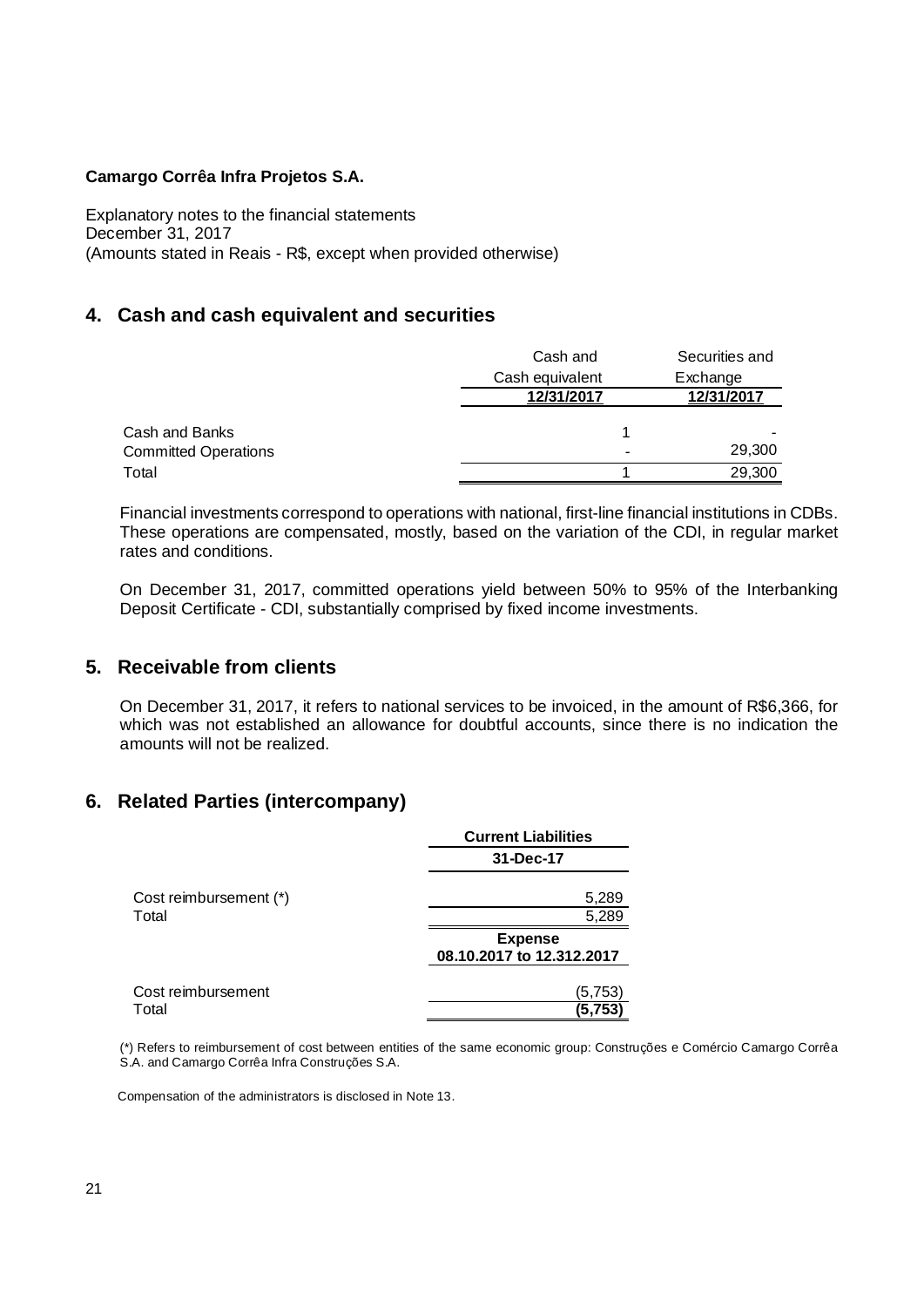Explanatory notes to the financial statements December 31, 2017 (Amounts stated in Reais - R\$, except when provided otherwise)

# **7. Assets destined for sale**

Represent equipment and items of the fixed assets for trading. In 2017, it was transferred from the fixed assets R\$185 (Note 9).

# **8. Other credits**

|                              | 31-Dec-17 |
|------------------------------|-----------|
| Insurance to appropriate (*) | 14,912    |
| Others                       | 406       |
|                              | 15,318    |
|                              |           |
| Current Assets               | 5,355     |
| <b>Non-Current Assets</b>    | 9,963     |
|                              | 15,318    |

(\*) Refers to the premium of the surety bond hired for the period of August 11, 2017 to January 30, 2021 for the Power Line Projects.

# **9. Fixed Assets**

|                        |         | 31-Dec-17                      |                         |  |
|------------------------|---------|--------------------------------|-------------------------|--|
|                        | Cost    | <b>Depreciation</b><br>Accrued | Cost<br><b>Residual</b> |  |
| Machines and equipment | 88.747  | (47.991)                       | 40.756                  |  |
| Vehicles               | 25.374  | (16,138)                       | 9.236                   |  |
| Total                  | 114.121 | (64, 129)                      | 49.992                  |  |

Changes in fixed assets are stated in the following manner:

| 52.161   |
|----------|
| (419)    |
| (148)    |
| (1, 417) |
| (185)    |
| 49.992   |
|          |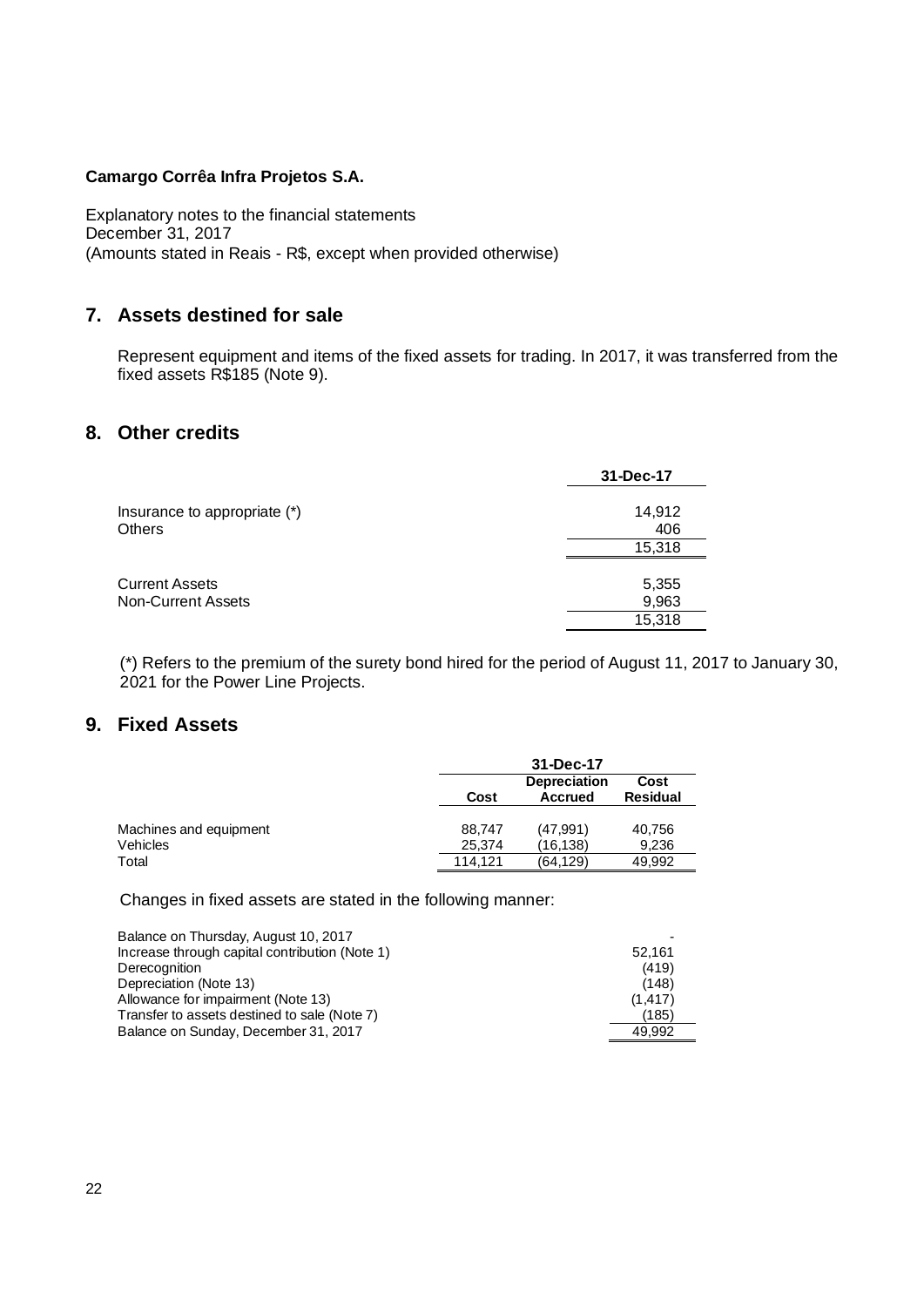Explanatory notes to the financial statements December 31, 2017 (Amounts stated in Reais - R\$, except when provided otherwise)

# **10. Income Tax and Social Contribution - current and deferred**

#### a) Income tax and social contribution registered in the profit & loss of the fiscal year

|                                                                                                                                                 | 08.10.2017 to<br>12/31/2017 |
|-------------------------------------------------------------------------------------------------------------------------------------------------|-----------------------------|
| Loss before income tax and social contribution                                                                                                  | (3, 124)                    |
| Rates (15% for income tax plus another 10% to 9% additional to social contribution)                                                             | 34%                         |
| Income tax and social contributions calculated at nominal rates<br>Adjustments for calculation of effective income tax and social contribution: | 1.062                       |
| Net additions (exclusions)                                                                                                                      | (263)                       |
| Income tax and social contribution - deferred                                                                                                   | 799                         |

# b) Deferred Income Tax and Social Contribution are composed as below:

|                                        | 31-Dec-17 |
|----------------------------------------|-----------|
| <b>Active Nature:</b>                  |           |
| Reserve for profit sharing             | 185       |
| Reserve for impairment - fixed assets  | 482       |
| <b>Others</b>                          | 45        |
|                                        | 712       |
| Passive nature:                        |           |
| Useful life difference in fixed assets | 10,530    |
| Net balance in non-current liabilities | 9.818     |

# **11. Equity**

#### Share Capital

The Share Capital, as of December 31, 2017 is of R\$71,545, represented by 41,544,515 common, registered shares, with no par value.

On August 10, 2017, the parent company organized the Company with a starting share capital of R\$1 (one thousand), divided into 1,000 common shares.

On October 30, 2017 the parent company ("CCIP") paid in R\$41,544 by transferring a part of the split-off portion of the equity of CCCC with the issuance of 41,543,515 (forty-one million, five hundred and forty-three thousand, five hundred and fifteen) common, registered shares, with no par value.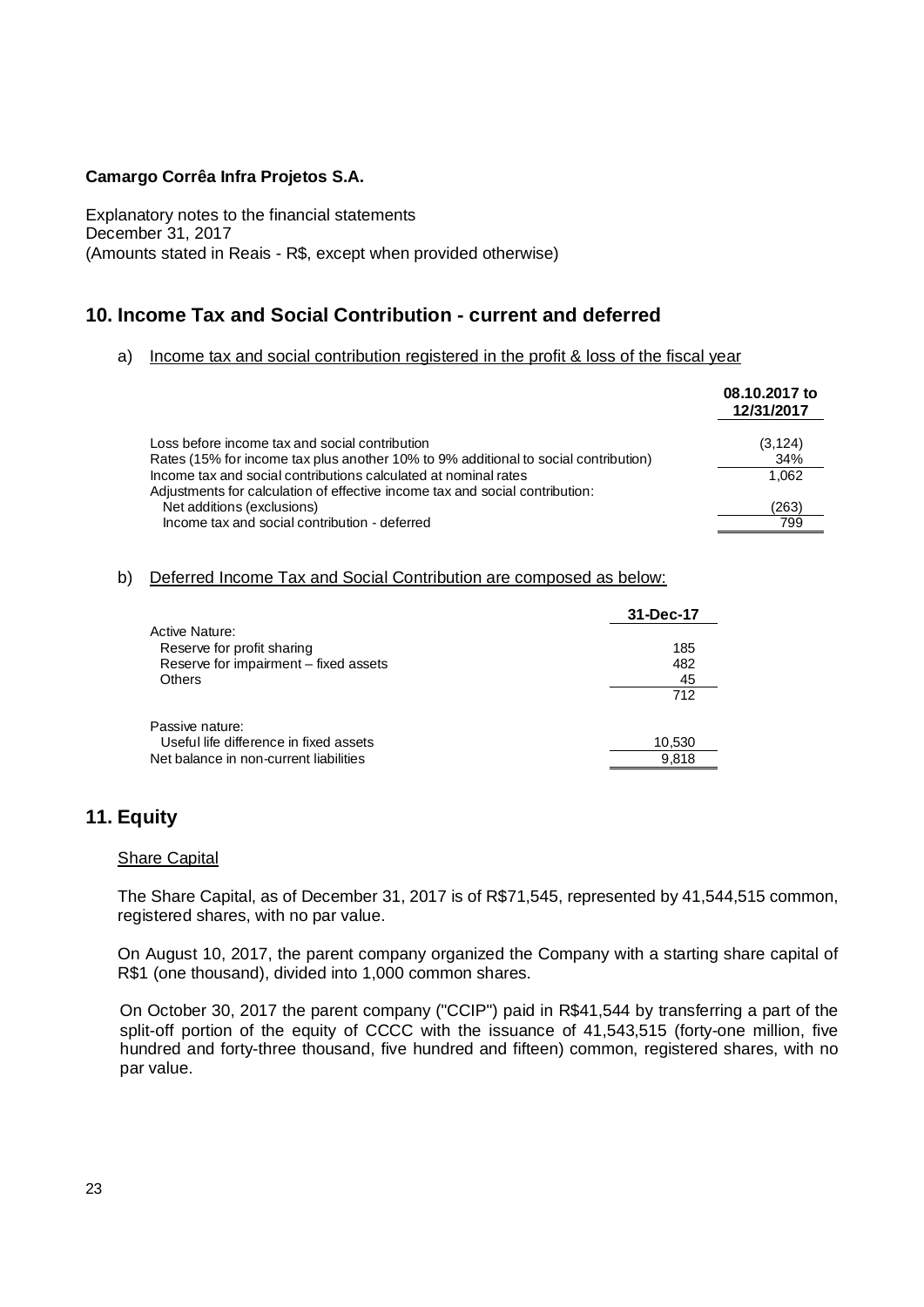Explanatory notes to the financial statements December 31, 2017 (Amounts stated in Reais - R\$, except when provided otherwise)

# **11. Equity** -- Continuation

On December 23, 2017, the parent company ("CCIP") paid in the capital in the amount of R\$30,000 without issuing new shares.

#### Legal Reserve

Represents 5% of the net profit of the fiscal year, as the limit set by Law was observed.

#### Reserve for renewal of equipment

Destined a portion of 5% to the equipment renewal reserve, observing the top limit of 30% of the share capital.

#### **Dividends**

To the shareholders, it is assured, in each fiscal year, the minimum dividend of 25% of the adjusted net profit, pursuant to the Bylaws and the Joint-Stock Company Act.

#### Loss per share

Below, it is showed the reconciliation of the net loss with the amounts used for calculating the basic loss per share:

| 08.10.2017 to<br>31-Dec-17 |  |
|----------------------------|--|
|                            |  |
| (2,325)                    |  |
|                            |  |
| 18,012,874                 |  |
| (0.13)                     |  |
|                            |  |

The Company does not have any debts convertible into shares, neither stock option that would be able to dilute the income per share.

# **12. Income**

Below, it is showed the reconciliation between gross income and net income stated in the fiscal year's financial statements: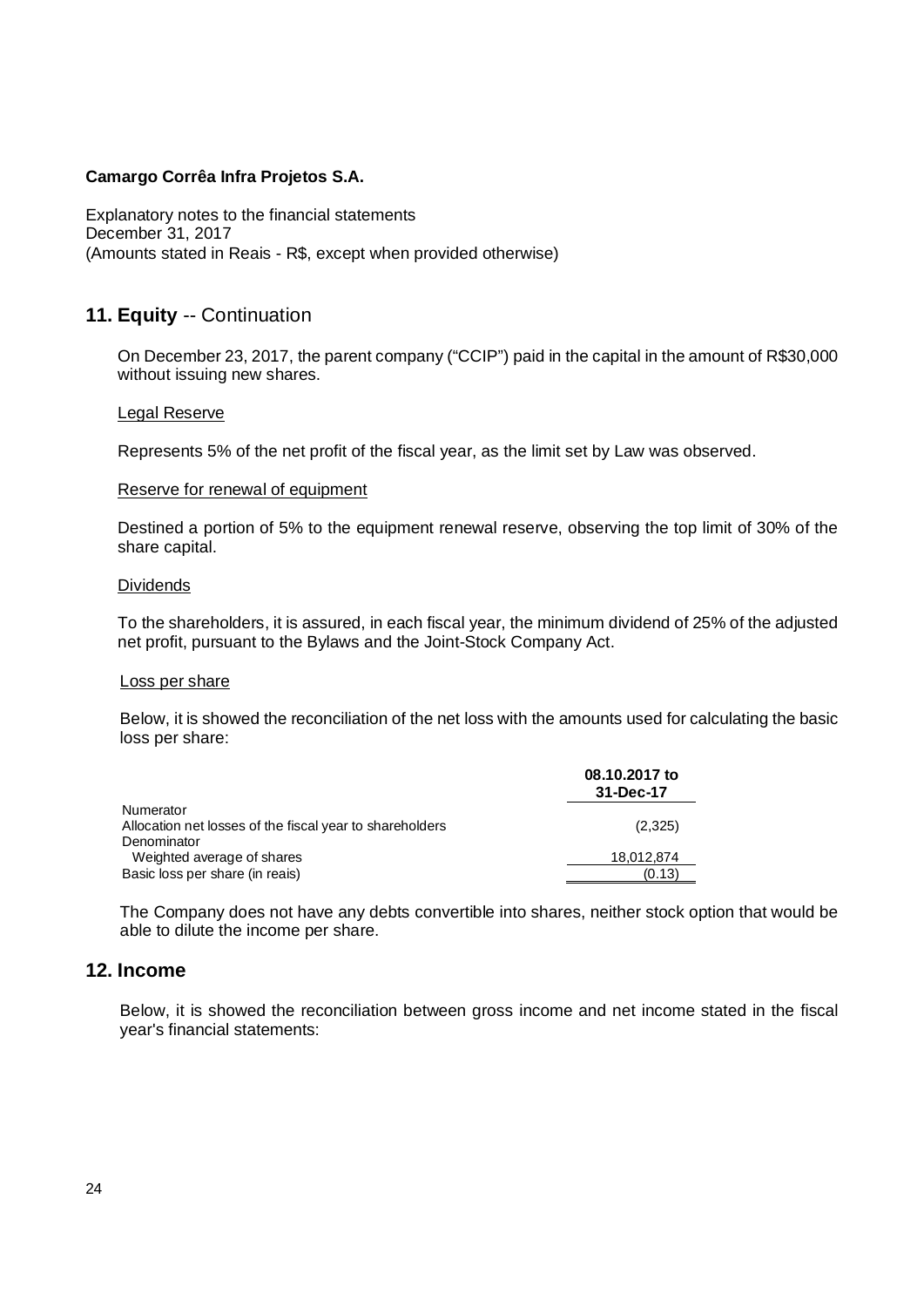Explanatory notes to the financial statements December 31, 2017 (Amounts stated in Reais - R\$, except when provided otherwise)

# **12. Income** -- Continuation

|                                                    | 08.10.2017 to<br>31-Dec-17 |
|----------------------------------------------------|----------------------------|
| Gross income from provision of services - national | 6,366                      |
| Income deduction<br>ISS <sub>1</sub>               | (318)                      |
| Social Security Contribution (*)                   | (286)                      |
|                                                    | (604)                      |
| Total                                              | 5.762                      |

(\*) The Company recognizes that the Social Security Contribution on Gross Income (CPRB) 4.5% or 20% (employer's contribution) on payroll, pursuant to Law 13.161, of August 31, 2015 and Regulatory Directive RFB# 1.597, of December 1, 2015. In addition to the CPRB, the Company recognizes other taxes applicable to income, based on the rates in force and following the accounting basis regime

# **13. Information on the nature of the costs and expenses in the statement of operations**

The Company has presented the statement of Profit & Loss for the fiscal year using a functionbased expense classification. The information on the nature of these expenses recognized in the statement of operations are presented below:

|                                             | 08.10.2017 to<br>31-Dec-17 |
|---------------------------------------------|----------------------------|
|                                             |                            |
| Wages and employee benefits                 | (2,707)                    |
| Expenses with consumables                   | (1,852)                    |
| Reserve for loss due to impairment (Note 9) | (1, 417)                   |
| Expenses with outsourced services           | (979)                      |
| Expenses with rent and condominium charges  | (842)                      |
| Management compensation                     | (788)                      |
| <b>Travel Expenses</b>                      | (261)                      |
| Raw materials and usable and consumables    | (171)                      |
| Depreciation and amortization (Note 9)      | (148)                      |
| Other operational, net income (expenses)    | 252                        |
| Total                                       | (8,913)                    |
|                                             |                            |
| Cost of services rendered                   | (5,032)                    |
| General and administrative expenses         | (4.133)                    |
| Other operational, net income (expenses)    | 252                        |
|                                             | (8, 913)                   |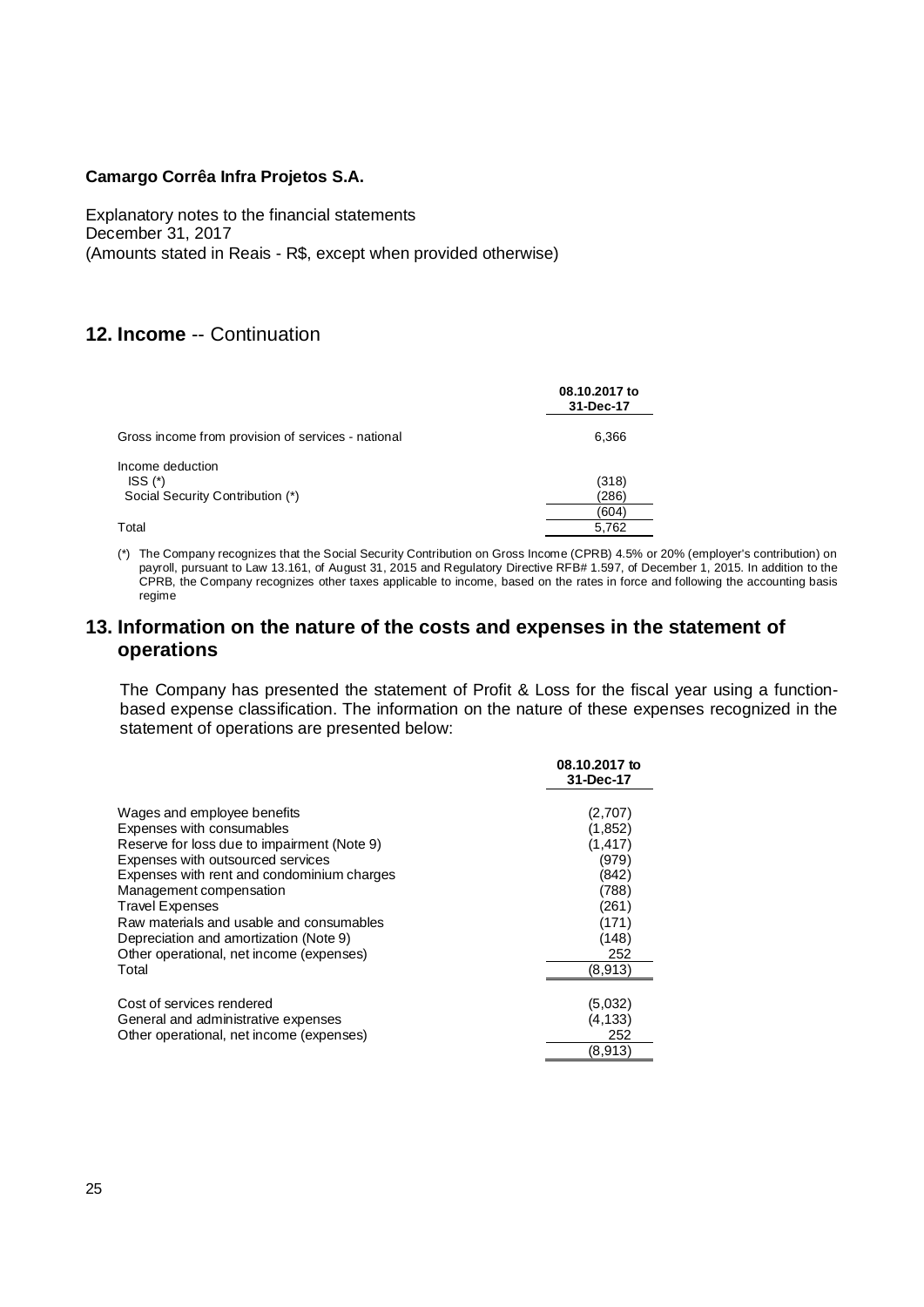Explanatory notes to the financial statements December 31, 2017 (Amounts stated in Reais - R\$, except when provided otherwise)

# **14. Insurance**

On December 31, 2017, the Company had insurance covering several risks, such as engineering, civil construction work, installation and assembly, civil liability and damages, among other risks. **31-Dec-17**

Financial Damages 274,707

The scope of the work of our auditors does not include the issuance of an opinion on the sufficiency of insurance coverage, which was determined by the Company's Management who considers it sufficient for covering eventual claims.

# **15. Benefits to employees**

The Company has a private pension plan, in the form of a defined contribution, and during the fiscal year ended December 31, 2017, the contribution was of R\$25 recorded under the title "Wages, provisions and social contributions".

# **16. Financial Instruments**

### **16.1. Policy for hiring derivative financial instruments**

Due to the financial obligations assumed by the Company, according to the guidelines set by the Executive Board, tit may enter into operations with financial derivative instruments for minimizing exchange risks and rates of interests assumed by the operations, respecting the exposure levels attached to such risks. As mentioned in Note 3.5, on December 31, 2017, the Company had no balances of derivative financial instruments.

### **16.2. Categories of financial instruments**

The main financial instruments and their values stated in the financial statements, by category, are showed below. The carrying values of these financial instruments are provided below:

|                                                                  | <b>Fair Value</b><br>Rank | Category of the<br><b>Financial Instruments</b> | 31-Dec-17       |
|------------------------------------------------------------------|---------------------------|-------------------------------------------------|-----------------|
| <b>Financial Assets</b><br>Securities and exchange (Note 4)      | 2                         | Fair value in income                            | 29,300          |
| <b>Financial Liabilities</b><br>Vendors<br>Intercompany (Note 6) | 2<br>2                    | <b>Amortized Cost</b><br><b>Amortized Cost</b>  | 13.800<br>5,289 |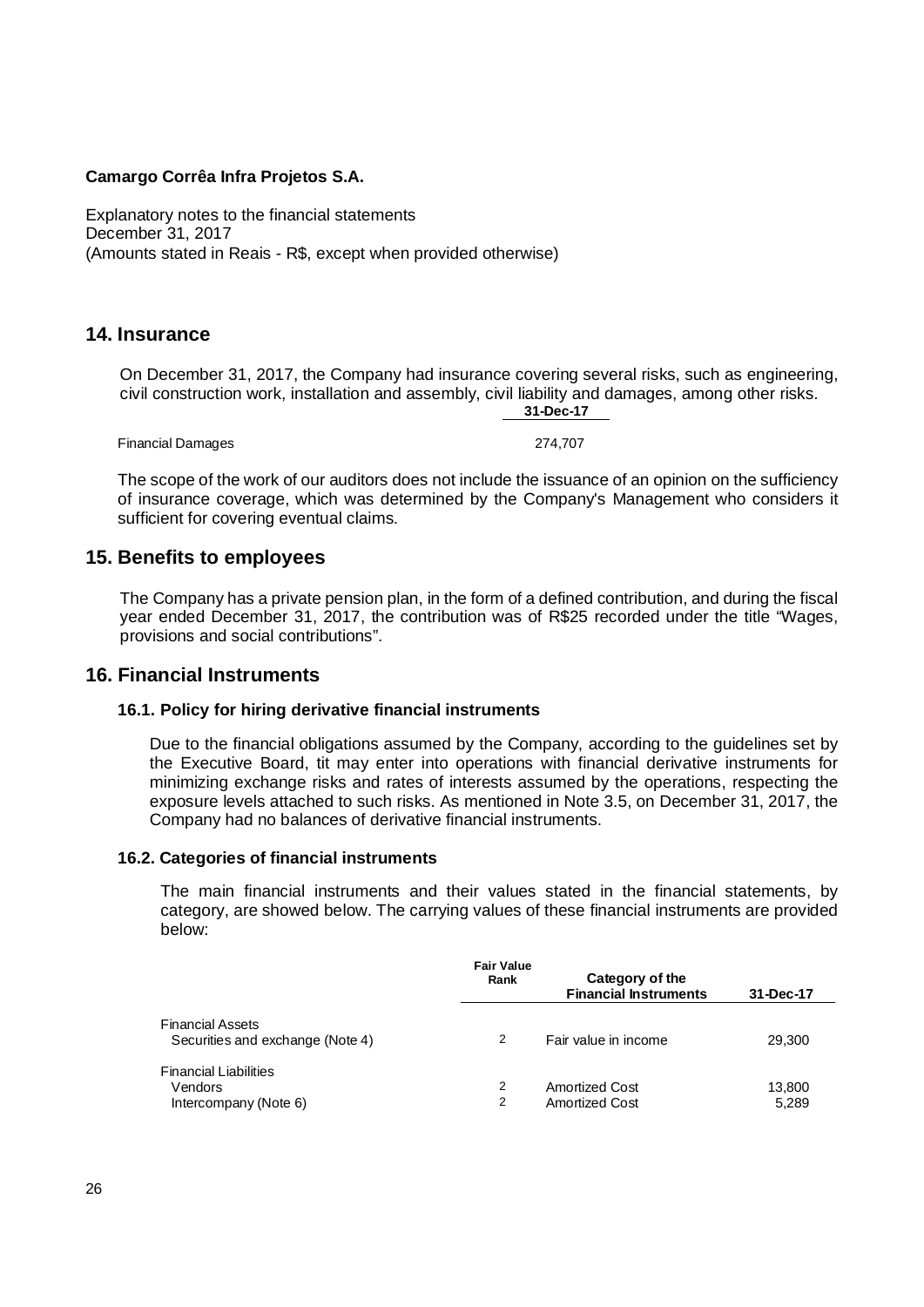Explanatory notes to the financial statements December 31, 2017 (Amounts stated in Reais - R\$, except when provided otherwise)

# **16. Financial Instrument** -- Continuation

### **16.2. Category of financial instruments** -- Continuation

For determining the market values of financial instruments and investments evaluated by fair value through income, the Company, at the closing of each period, calculates these values based on the information available in the future market, in addition to consulting with financial institutions with whom these operations were transacted. There are no significant differences between the book values and the fair values of financial instruments.

#### *Fair Value Rank*

The Company uses the following hierarchy to determine the fair value of financial instruments by the evaluation technique:

Level 1 - Quoted Prices (unadjusted) in active markets for identical assets and liabilities.

Level 2: other techniques for which the data have significant effects on the fair value that can be measured, directly or indirectly;

Level 3: techniques that use data, which have a significant effect to the recorded fair value that is not based on data that can be observed in the market.

Throughout the period of August 10 to December 31, 2017, there was no transfer between Level 1 and Level 2 fair value evaluations, nor transfers between Level 3 and Level 2 fair value evaluations. The Company uses level 2 fair value hierarchy, as provided by CPC 39.

### **16.3. Exposure to interest rate risks**

The fluctuating interest rates in financial investments are mostly attached to the variation of the CDI. These positions are showed below:

**31-Dec-17**

Assets Cash equivalent and securities and exchange CDI 29,300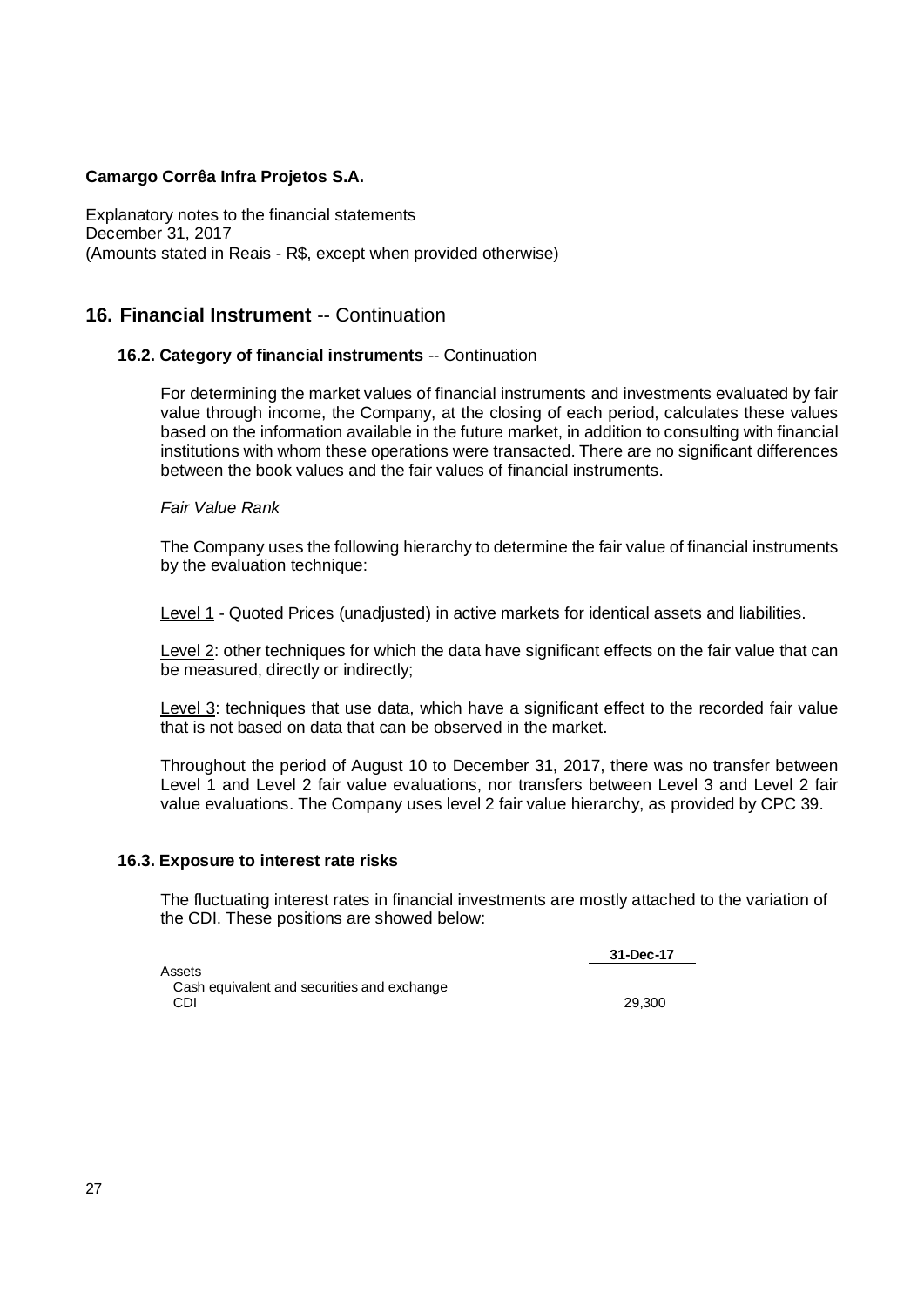Explanatory notes to the financial statements December 31, 2017 (Amounts stated in Reais - R\$, except when provided otherwise)

# **16. Financial Instrument** -- Continuation

### **16.4. Financial Instruments Sensitivity Analysis**

The sensitivity analysis of financial instruments, variations of relevant assets and liabilities of the Company and those exposed to CDI variations are in the following manner:

| <b>Operation</b>                                                                                                        | Scenario 1 | Scenario 2 Scenario 3 |     |
|-------------------------------------------------------------------------------------------------------------------------|------------|-----------------------|-----|
| Exposure to variable indices<br>Cash equivalent and securities and exchange<br>CDI/SELIC - Estimated financial revenues | 1.966      | 1.475                 | 983 |

Scenario 1 is considered by Management as the one that best reflects its expectations, calculated based on projections made available in the financial market for calculating the future values of the aforementioned operations, considering 12 months' maturity. Due to the Company's position, Scenario 2 considers a devaluation of the indices relative to scenario 1 of 25% and scenario 3, a 50% devaluation.

#### **16.5. Liquidity Risk**

The Company's liquidity depends especially on the cash generated by operating activities, shareholder contributions and loans and financing from financial institutions. Management of the liquidity risk considers the evaluation of liquidity requirements for assuring the Company has sufficient cash for meeting its capital and operating expenses, as well as for paying debt.

The resources maintained by the Company are invested in instruments with appropriate maturity dates or sufficient liquidity as determined by the aforementioned forecasts.

# **17. Additional information on cash flow**

|                                                                                                                                 | 08.10.2017 to<br>31-Dec-17 |
|---------------------------------------------------------------------------------------------------------------------------------|----------------------------|
| Transactions of investments and financing that did not involve cash<br>Capital increase due to the split-off of assets (Note 9) | 52.161                     |
| Transfer of deferred income tax and social contributions - split-off of fixed<br>assets                                         | (10,619)                   |